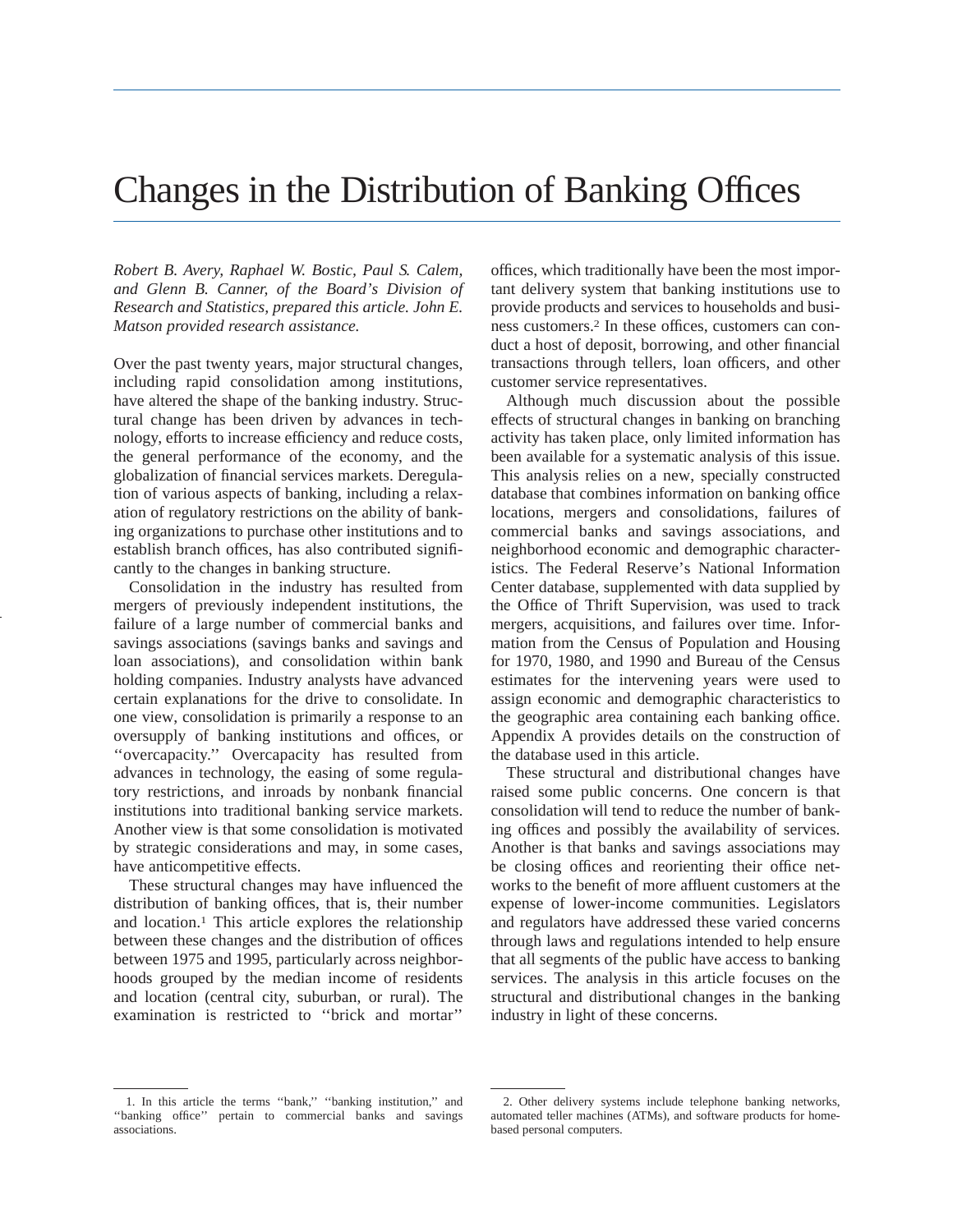#### *GENERAL TRENDS IN DISTRIBUTION*

According to the data, the number of banking institutions declined between 1975 and 1995. The number of banking institutions fell from about 18,600 to 12,200, a decline of 35 percent (table 1). The percentage decline was much larger for savings associations than for commercial banks—52 percent for savings associations compared with 30 percent for commercial banks—largely because of a relatively high rate of failure among savings associations in the late 1980s and early 1990s. Because commercial banks far outnumber savings associations, however, absolute declines were greater for commercial banks.

In contrast, during the same period the number of banking offices increased markedly. The total number of banking offices rose 29 percent—much of which was due to a 38 percent increase in the number of commercial bank offices. The number of savings association offices in 1995 was only 5 percent higher than the number in 1975.

Not only the number of banking institutions and offices but also the size distribution of institutions and office networks has changed substantially. From 1975 to 1995, the proportion of institutions operating a single office declined from 58 percent of all institutions to 40 percent, and the proportion of all offices they accounted for declined from 18 percent to 6 percent. Over the same period, the proportion of all banking institutions operating large office networks (more than fifty offices) increased from 0.5 percent of all institutions to roughly 2 percent, while the proportion of offices they operated increased from 17 percent to 41 percent. As expected, a close association exists between the asset size of an institution and the number of offices it operates. From 1975 to 1995, large banking institutions (those with assets of more than \$1 billion in constant 1995 dollars) increased as a percentage of all banking institutions from less than 3 percent to about 5 percent, and the proportion of all banking offices operated by these institutions increased from 31 percent to 51 percent (table 2).

On net, the average number of offices per institution increased over this period from three to six (table 1, memo item). This finding understates somewhat the degree to which branching expanded among institutions with multiple offices (that is, excluding single-office institutions), for which the average number of offices per institution increased from six to ten. Even though in 1995 commercial banks outnumbered savings associations nearly five to one (table 1), savings associations had a disproportionate number of offices, in part because single-office institutions have been more common among commercial banks. Forty-two percent of commercial banks and 28 percent of savings associations operated only one office in 1995 (data not shown in table).

The overall institutional and branching developments over 1975–95 are the net result of two divergent trends. First, from 1975 to 1985 the total number of institutions fell slightly, and the number of banking offices increased dramatically. The number of

1. Distribution of commercial banks, savings associations, and banking offices, by number of banking offices, 1975–95 Percent except as noted

| Item                                                                                                     |                                              |                                                         | All institutions                   |                                    |                                    |                                      |                                      | All banking offices                  |                                     |                                     |
|----------------------------------------------------------------------------------------------------------|----------------------------------------------|---------------------------------------------------------|------------------------------------|------------------------------------|------------------------------------|--------------------------------------|--------------------------------------|--------------------------------------|-------------------------------------|-------------------------------------|
|                                                                                                          | 1975                                         | 1980                                                    | 1985                               | 1990                               | 1995                               | 1975                                 | 1980                                 | 1985                                 | 1990                                | 1995                                |
| Distribution of institutions and offices<br>by number of offices operated                                | 57.5<br>25.5<br>12.8<br>3.6<br>.5            | 48.2<br>29.3<br>16.6<br>5.2<br>.7                       | 46.8<br>30.0<br>16.5<br>5.7<br>1.1 | 47.3<br>26.6<br>18.6<br>6.1<br>1.4 | 39.8<br>30.7<br>21.4<br>6.5<br>1.7 | 18.2<br>18.7<br>22.9<br>22.8<br>17.4 | 12.1<br>17.3<br>23.8<br>25.7<br>21.1 | 10.3<br>15.4<br>20.8<br>26.5<br>26.9 | 9.2<br>12.2<br>20.6<br>24.9<br>33.0 | 6.4<br>11.7<br>19.5<br>21.5<br>40.9 |
|                                                                                                          | <b>100</b>                                   | 100                                                     | 100                                | <b>100</b>                         | 100                                | 100                                  | <b>100</b>                           | 100                                  | 100                                 | <b>100</b>                          |
| Number of institutions and offices<br>by type of institution                                             | 14,318<br>4.300                              | 14.379<br>4.352                                         | 14,377<br>3,492                    | 12,370<br>3,167                    | 10,089<br>2,080                    | 43,482<br>15,429                     | 51,509<br>22,962                     | 56,020<br>25,141                     | 56.129<br>23,897                    | 59,895<br>16,161                    |
|                                                                                                          | 18,618                                       | 18,731                                                  | 17,869                             | 15,537                             | 12,169                             | 58,911                               | 74,471                               | 81,161                               | 80,026                              | 76,056                              |
| MEMO:<br>Average number of offices<br>All institutions<br>Excluding single-office institutions $\dots$ . | $\sim$ $\sim$ $\sim$<br>$\sim$ $\sim$ $\sim$ | $\mathbf{1}$ , and $\mathbf{1}$<br>$\sim$ $\sim$ $\sim$ | $\cdots$<br>$\cdots$               | $\sim$ $\sim$ $\sim$<br>$\cdots$   | $\cdots$                           | 3.2<br>6.0                           | 4.0<br>6.7                           | 4.5<br>7.7                           | 5.2<br>8.9                          | 6.2<br>9.7                          |

Source. Federal Reserve Board, National Information Center database; Federal Deposit Insurance Corporation, Summary of Deposits; and Office of Thrift Supervision, Branch Office Survey System.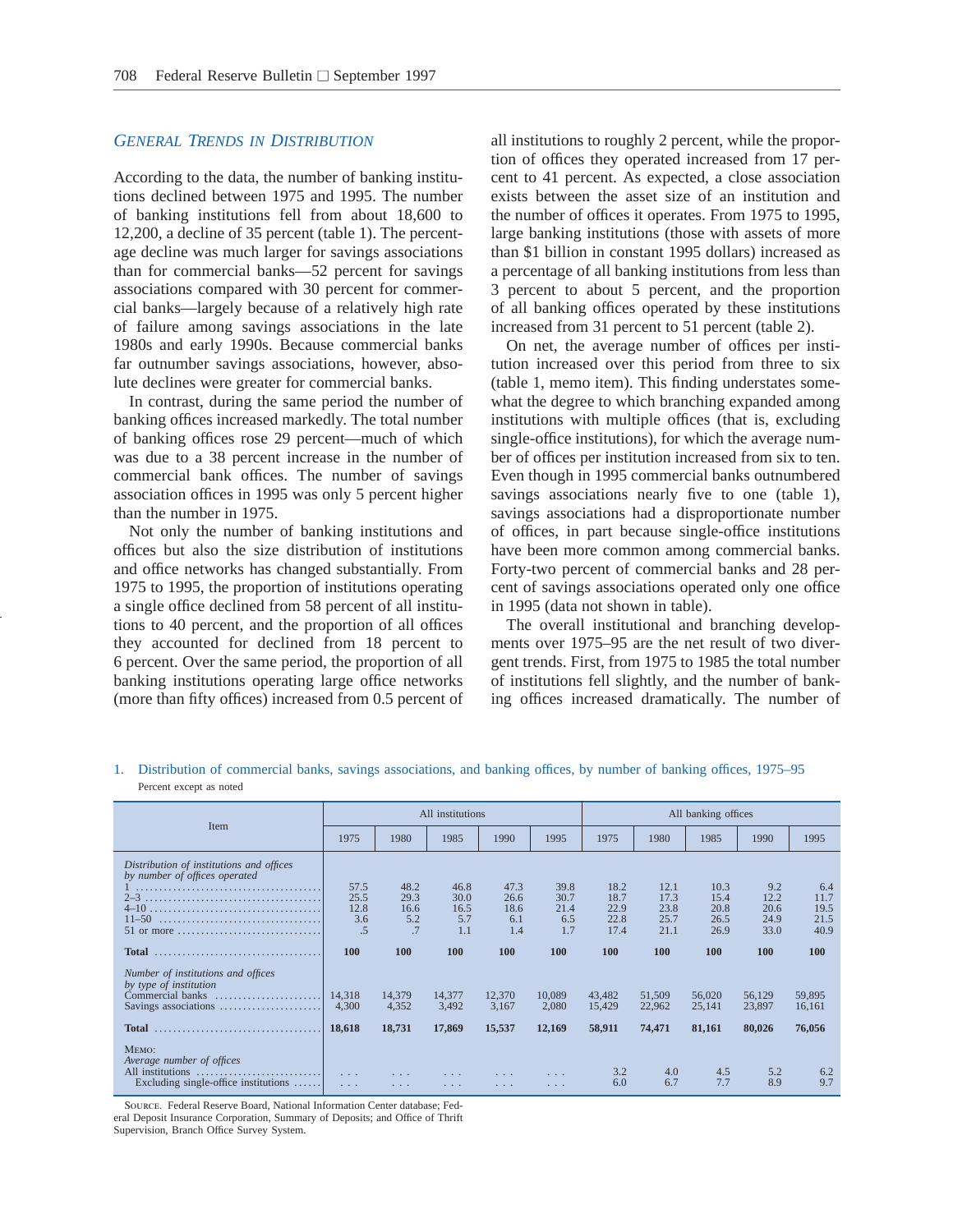offices increased 63 percent for savings associations and 29 percent for commercial banks. Second, in contrast, from 1985 to 1995, a marked contraction occurred in the industry: The number of institutions declined nearly 32 percent, and the number of offices declined about 6 percent. Although commercial banks and savings associations both recorded substantial declines in their numbers, their trends regarding the number of offices diverged. The number of savings association offices dropped precipitously—nearly to 1975 levels; in contrast, the number of commercial bank offices continued to increase, although at a much slower rate than that of the previous ten years.

Most banking offices—about 73 percent in 1995 were located in metropolitan areas, either in central cities or suburbs (table 3). While the overall percentage of offices in metropolitan areas remained fairly constant over 1975–95, suburban areas gained share and central cities lost share.

# *FACTORS INFLUENCING THE DISTRIBUTION OF BANKING OFFICES*

The factors that influence banks' decisions to expand or contract the number of offices they operate and where to locate these offices include office profitabil-

#### 2. Distribution of banking institutions and banking offices, by type of institution and asset size, 1975–95 Percent

| Type of institution<br>and size<br>(assets in<br>millions of dollars) <sup>1</sup>                                            | 1975                               | 1980                               | 1985                                | 1990                                | 1995                                |
|-------------------------------------------------------------------------------------------------------------------------------|------------------------------------|------------------------------------|-------------------------------------|-------------------------------------|-------------------------------------|
|                                                                                                                               |                                    |                                    | Institution distribution            |                                     |                                     |
| Commercial banks<br>Less than $100$<br>100 to 999<br>1,000 to 9,999 $\ldots$ .<br>$10,000$ or more                            | 60.4<br>14.9<br>1.5<br>$\cdot$ .1  | 60.3<br>14.9<br>1.4<br>$\cdot$ .2  | 59.9<br>18.5<br>1.8<br>$\cdot$ .2   | 57.3<br>19.7<br>2.2<br>.4           | 57.0<br>22.6<br>2.7<br>.6           |
| Savings associations<br>Less than $100$<br>100 to 999<br>$1,000$ to 9,999<br>$10,000$ or more                                 | 11.9<br>9.9<br>1.2<br>.0           | 11.1<br>10.7<br>1.4<br>$\Omega$    | 8.0<br>9.6<br>1.9<br>$\cdot$ 1      | 8.6<br>9.8<br>1.9<br>$\cdot$ 1      | 7.8<br>8.0<br>1.2<br>$\cdot$        |
| $Total$                                                                                                                       | 100                                | 100                                | 100                                 | 100                                 | 100                                 |
| All institutions<br>Less than $100$<br>100 to 999<br>$1,000$ to 9,999<br>$10,000$ or more                                     | 72.3<br>24.9<br>2.7<br>$\cdot$ .2  | 71.4<br>25.6<br>2.8<br>$\cdot$     | 67.9<br>28.1<br>3.7<br>$\cdot$ 3    | 65.9<br>29.5<br>4.1<br>.5           | 64.8<br>30.7<br>3.9<br>.7           |
|                                                                                                                               |                                    |                                    |                                     |                                     |                                     |
| $Total$                                                                                                                       | 100                                | 100                                | 100                                 | 100                                 | 100                                 |
|                                                                                                                               |                                    |                                    | Office distribution                 |                                     |                                     |
| Commercial banks<br>Less than $100$<br>100 to 999<br>$1,000$ to 9,999<br>$10,000$ or more                                     | 27.3<br>22.2<br>17.0<br>7.3        | 24.4<br>21.8<br>15.6<br>7.4        | 21.0<br>21.2<br>18.4<br>8.3         | 17.5<br>19.8<br>19.8<br>13.0        | 16.0<br>22.0<br>21.2<br>19.5        |
| Savings associations<br>Less than $100$<br>100 to 999 $\ldots$<br>$1,000$ to 9,999<br>$10,000$ or more                        | 5.6<br>13.8<br>6.3<br>.5           | 4.8<br>16.2<br>9.2<br>.7           | 3.0<br>13.2<br>12.0<br>2.9          | 2.9<br>12.0<br>11.5<br>3.5          | 2.2<br>8.3<br>7.5<br>3.2            |
| <b>Total</b>                                                                                                                  | <b>100</b>                         | 100                                | 100                                 | 100                                 | 100                                 |
| All institutions<br>Less than $100$<br>100 to 999<br>$1.000 \text{ to } 9.999 \dots$<br>$10,000$ or more<br><b>Total</b><br>. | 32.9<br>36.0<br>23.3<br>7.8<br>100 | 29.1<br>38.0<br>24.8<br>8.1<br>100 | 24.0<br>34.4<br>30.4<br>11.2<br>100 | 20.4<br>31.8<br>31.3<br>16.5<br>100 | 18.3<br>30.3<br>28.7<br>22.7<br>100 |

1. Measured in constant 1995 dollars.

Source. Federal Reserve Board, National Information Center database; Federal Deposit Insurance Corporation, Summary of Deposits; and Office of Thrift Supervision, Branch Office Survey System.

# 3. Distribution of banking offices and population by population growth rate and degree of urbanization, 1975–95

Percent

| Population growth rate<br>and degree<br>of urbanization<br>of ZIP code area                                                                                                                                          | 1975                                                        | 1980                                                        | 1985                                                         | 1990                                                         | 1995                                                         |
|----------------------------------------------------------------------------------------------------------------------------------------------------------------------------------------------------------------------|-------------------------------------------------------------|-------------------------------------------------------------|--------------------------------------------------------------|--------------------------------------------------------------|--------------------------------------------------------------|
| Population growth<br>rate—all areas <sup>1</sup><br>Office distribution<br>Low<br>Moderate<br>$High \ldots \ldots \ldots \ldots$                                                                                     | 45.9<br>32.8<br>21.3                                        | 44.4<br>32.2<br>23.4                                        | 42.1<br>31.8<br>26.1                                         | 41.5<br>32.3<br>26.2                                         | 41.9<br>32.7<br>25.4                                         |
|                                                                                                                                                                                                                      |                                                             |                                                             |                                                              |                                                              |                                                              |
| <b>Service Service</b><br><b>Total</b>                                                                                                                                                                               | 100                                                         | 100                                                         | 100                                                          | 100                                                          | 100                                                          |
| Urbanization<br>Population distribution<br>Central city<br>Suburban $\dots\dots\dots$<br>Rural                                                                                                                       | 42.9<br>36.6<br>20.5                                        | 42.0<br>37.3<br>20.7                                        | 41.8<br>38.0<br>20.2                                         | 41.5<br>39.1<br>19.4                                         | 40.9<br>39.7<br>19.4                                         |
| <b>Total</b><br>.                                                                                                                                                                                                    | 100                                                         | 100                                                         | 100                                                          | 100                                                          | 100                                                          |
| Office distribution<br>Central city $\dots\dots$<br>Suburban<br>Rural                                                                                                                                                | 35.6<br>35.8<br>28.6                                        | 36.0<br>36.5<br>27.4                                        | 35.6<br>37.2<br>27.2                                         | 34.8<br>39.1<br>26.1                                         | 33.6<br>39.0<br>27.4                                         |
| <b>Total</b><br><b>CONTRACTOR</b>                                                                                                                                                                                    | 100                                                         | 100                                                         | 100                                                          | 100                                                          | 100                                                          |
| Urbanization and<br>population growth rate<br>Office distribution<br>Central city<br>Low<br>Moderate<br>$High \dots \dots \dots$<br>Suburban<br>Low<br>Moderate<br>$High$<br>Rural<br>$Low$<br>Moderate $\dots\dots$ | 13.4<br>11.0<br>11.2<br>17.5<br>10.5<br>7.9<br>14.9<br>11.4 | 12.9<br>10.9<br>12.3<br>17.4<br>10.4<br>8.8<br>14.2<br>10.9 | 11.6<br>10.4<br>13.6<br>16.6<br>10.6<br>10.0<br>13.9<br>10.8 | 11.2<br>10.4<br>13.2<br>17.3<br>11.2<br>10.6<br>13.0<br>10.7 | 10.8<br>10.3<br>12.5<br>17.4<br>11.2<br>10.4<br>13.7<br>11.2 |
| High                                                                                                                                                                                                                 | 2.3                                                         | 2.3                                                         | 2.5                                                          | 2.3                                                          | 2.5                                                          |
| Total<br><b>CONTRACTOR</b>                                                                                                                                                                                           | 100                                                         | 100                                                         | 100                                                          | 100                                                          | 100                                                          |
| MEMO:<br>Number of offices $\dots$ 58,911                                                                                                                                                                            |                                                             | 74,471                                                      | 81,161                                                       | 80,026                                                       | 76,056                                                       |

1. Growth rates for ZIP code areas are defined as follows: ''Low'' population growth is less than or equal to 11 percent in 1975–95 (lowest one-third); ''moderate'' growth is 12 to 32 percent (middle one-third); ''high'' growth is 33 percent or more (top one-third).

Source. Federal Deposit Insurance Corporation, Summary of Deposits; Office of Thrift Supervision, Branch Office Survey System; and *Census of Population and Housing,* 1970, 1980, and 1990.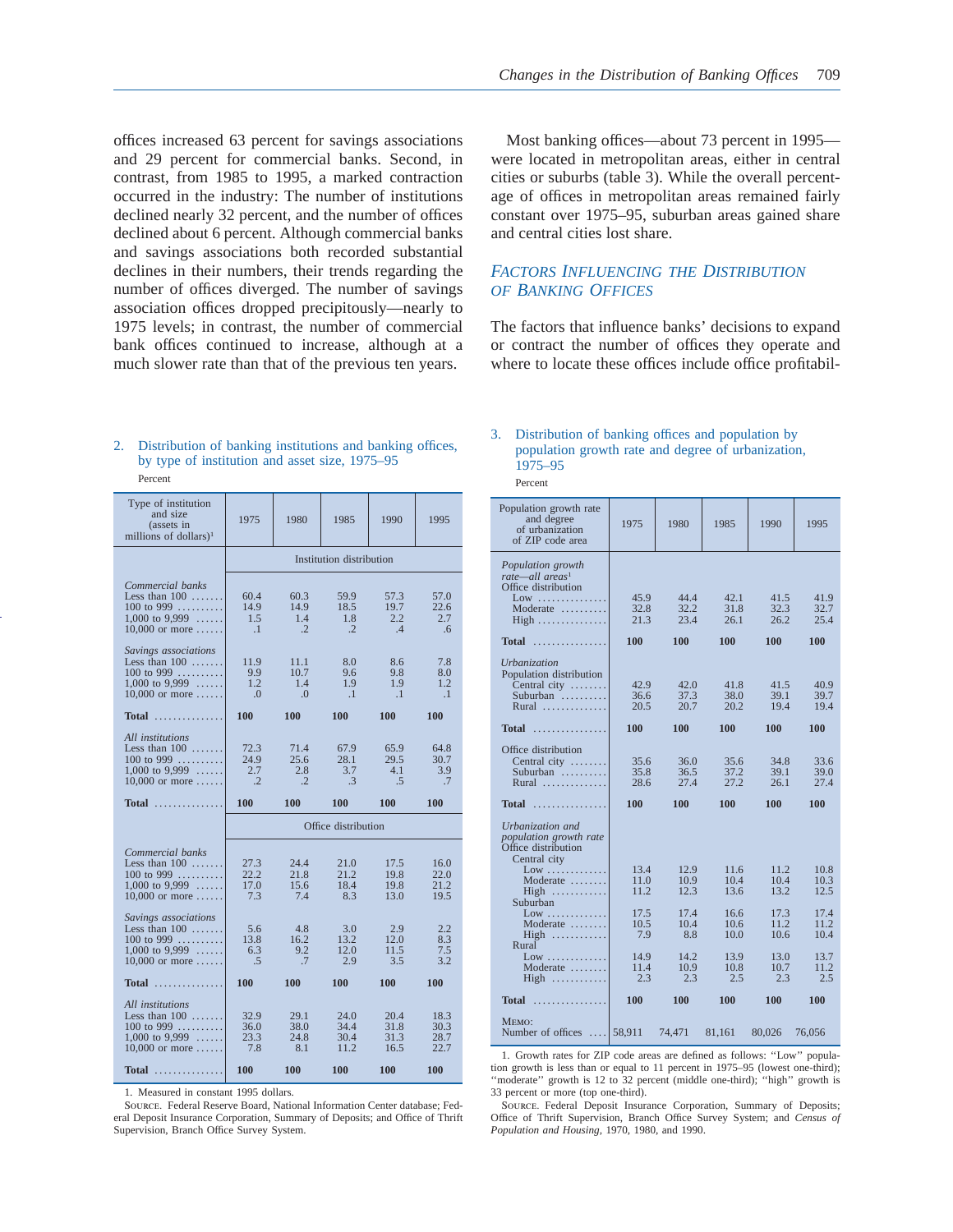ity; risk diversification and strategic considerations; general economic and demographic trends, including population shifts and changing business patterns; technological developments; the regulatory environment; and mergers, acquisitions, and failures.

# *Office Profitability*

The profitability of an office is a function of both the revenues the office generates and its operating costs. Revenues depend, in part, on the number and characteristics of customers that the office attracts or helps retain and the amount and type of deposits and loans that it generates. For many institutions, a basic function of offices is to attract relatively low-cost checking and savings account deposits that may be used to fund lending activity. The types and financial profiles of residents and businesses in the local community, along with the office's product mix and associated prices, will help determine its effectiveness in attracting and retaining depositors and other loan customers.

An important factor influencing decisions about office locations is demand from current or potential customers for convenient access to banking services. Thus, office profitability depends in part on such factors as traffic flow patterns and transportation routes in an area, the extent of nearby commercial and retail development, resident and employee population densities, and household preferences for offices as opposed to alternative delivery channels. Evidence from recent surveys sponsored by the Federal Reserve confirms that the locational convenience of banking offices is important both to households and to small business customers, for most customers prefer to conduct their banking activities close to their homes, places of work, or businesses.3 This evidence suggests that an analysis of changes in the number and location of banking offices is most appropriately conducted at the neighborhood level, as this analysis is.

In deciding where to locate its offices, a banking institution seeks to meet the needs of existing and potential customers in a cost-efficient manner. Banking cost studies have found economies of scale at the office level; that is, average total costs decline until office size (typically measured by total deposits) reaches some threshold at which the office is operating at its most efficient level. In other words, a minimum amount of business must be conducted at an office if it is to operate most efficiently. At an office where transactions are conducted relatively infrequently, the average cost of the services provided will be relatively high. Therefore, unless some individual customers who use the office also generate substantial revenues or low-cost checking and savings account deposits for the bank or there are longrun strategic considerations of the kind discussed below, the office will not be cost-effective to operate. Studies also find that banks that have been constrained by legal restrictions on branching can sometimes lower their overall average costs by opening new offices when the restrictions are eased. Thus, in certain circumstances branching may permit a bank to provide services in more optimally sized offices.4

Even if an office operates at its most efficient level, an alternative means for delivering banking services, such as an automated teller machine (ATM), may be more cost-effective. In such cases, that office will be viewed as less profitable. Over time, such offices will be either replaced by the more profitable alternative or closed, with their customers' accounts transferred to other nearby offices.

# *Risk Diversification and Strategic Considerations*

The potential benefits of risk diversification may provide an incentive for banks to open new offices or acquire existing offices from other institutions. By operating a geographically dispersed network of offices, an institution may achieve greater diversification of its deposit base and loan portfolio and thereby reduce the risk of substantial deposit outflows and loan losses.<sup>5</sup>

Further, a bank may evaluate whether to open a new office (or close an existing one) within a strategic context; that is, competitive considerations may carry some weight in an assessment of the costs and benefits associated with a particular office. For example, in a fast-growing market, a bank might open more offices than it expects to be profitable in the short run to gain a competitive advantage in the long run.

<sup>3.</sup> Myron L. Kwast, Martha Starr-McCluer, and John D. Wolken, ''Market Definition and the Analysis of Antitrust in Banking,'' *Antitrust Bulletin* (forthcoming).

<sup>4.</sup> David B. Humphrey, ''Why Do Estimates of Bank Scale Economies Differ?'' Federal Reserve Bank of Richmond, *Economic Review* (September/October 1991), pp. 38–50.

<sup>5.</sup> See, for example, J. Nellie Liang and Stephen A. Rhoades, ''Geographic Diversification and Risk in Banking,'' *Journal of Economics and Business,* vol. 40 (1988), pp. 271–84.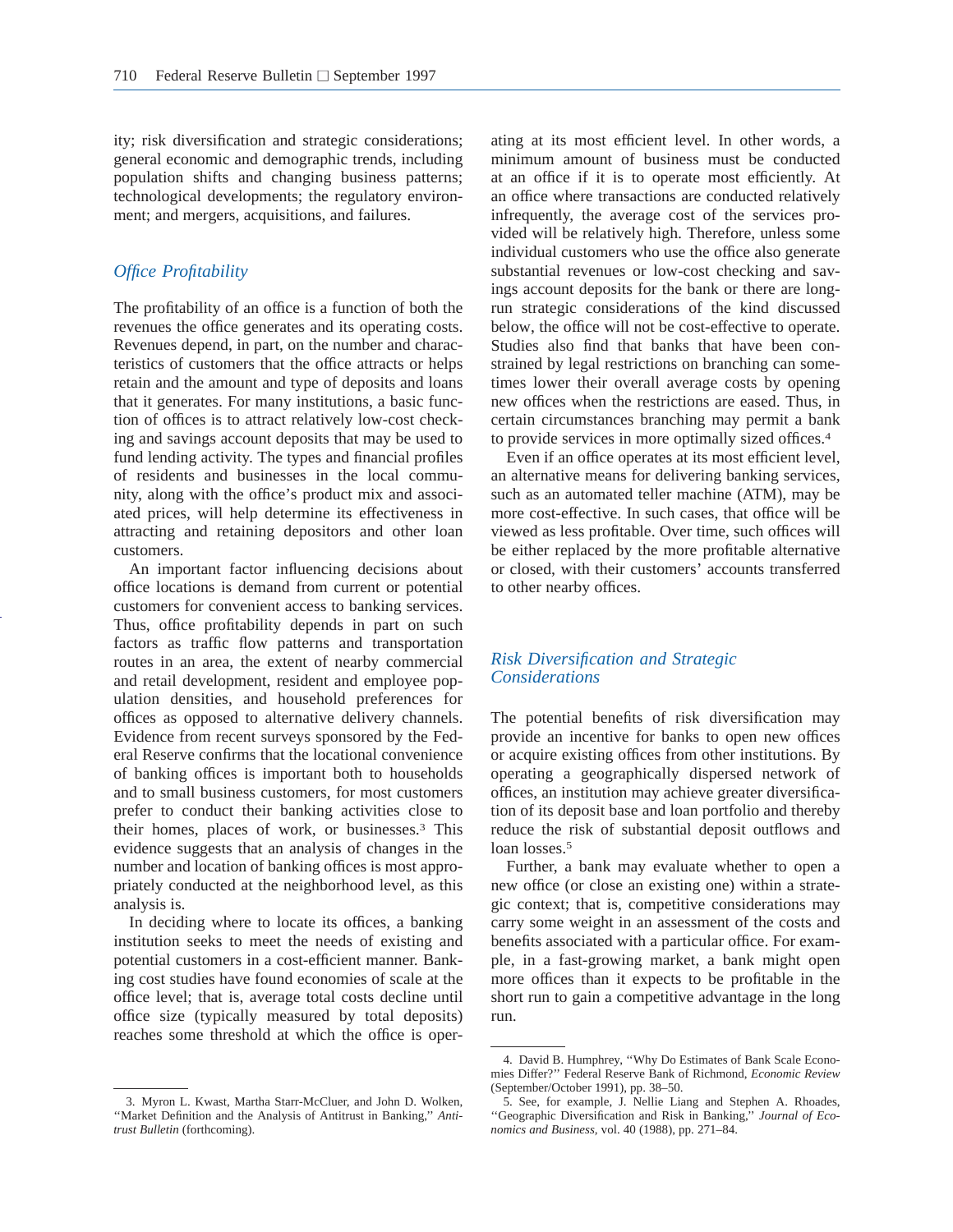Changes in population, income, and business activity can influence branching patterns. The establishment of new households and the movement of many existing households, for example, have resulted in the growth of numerous suburban and rural areas as well as population declines in some urban communities. Banking institutions may respond to these population changes by establishing new banking offices in areas experiencing growth or by closing and consolidating offices in areas of declining population.6

# *Technological Developments*

Technological developments in the delivery of banking services may affect the number and location of bank offices in two ways. First, many consumers may find alternative delivery mechanisms more convenient and less costly for many transactions, thus reducing demand for certain office services. Second, technological developments, particularly the introduction and spread of ATMs, can affect the cost of operating an office, both absolutely and relative to alternative delivery mechanisms.7 For example, the average transaction conducted with a bank teller is estimated to cost more than three times that of a transaction at an ATM.8 Because they deliver more convenient and less costly services, ATMs proliferated from only a few thousand in 1975 to 123,000 in 1995.9 Most ATMs are in bank offices, where they substitute for more costly tellers and reduce the cost of operation. However, large numbers of ATMs (38,000, or 31 percent, in 1995) are off site, where they serve as substitutes for bank offices. Technological innovations continue to improve the delivery of banking services, with potential implications for future branching patterns.

# *Deregulation*

Over the past two decades, the regulatory environment in banking has changed dramatically in the direction of deregulation. Three major aspects of deregulation between 1975 and 1995 are particularly pertinent for the analysis of bank branching behavior. First, the removal of federal limits on the interest rates that banks could pay depositors changed the focus of competition among banking organizations from the quality and extent of services to their price. Second, most states repealed or liberalized their laws restricting intrastate branching by commercial banks and savings associations. Third, banking organizations were largely freed from restrictions on interstate expansion by holding company acquisition or merger. The changes in the laws governing geographic expansion by banking organizations provided institutions with new opportunities to restructure and expand their banking office networks.

## Deregulation of Interest Rates

Before the mid-1980s, commercial banks and savings associations were subject to federal regulatory restrictions on the payment of interest on checking and savings accounts. The inability of commercial banks and savings associations to pay market interest rates had several consequences for their branching activity. One was that competition for depositors' funds took the form of ''quality'' or ''nonprice'' rivalry—for example, offering additional offices. Another consequence was a periodic outflow of funds from banking institutions because depositors transferred funds to savings instruments that paid market rates. This outflow was particularly large in the late 1970s and early 1980s, when the gap between market interest rates and regulated deposit rates was widest. This large gap and the accompanying outflow increased the incentives for institutions to use banking offices to acquire checking and savings account deposits, which, when compared with alternative sources of funds, were relatively inexpensive.

The Congress acted in the early 1980s to remove interest rate ceilings on deposit accounts, and by 1986, banking institutions were almost entirely free of such restrictions.10 With deregulation of deposit

<sup>6.</sup> An alternative potential response to increased demand for services is the establishment of a new, or de novo, bank. For an assessment of factors influencing de novo bank entry, see Dean F. Amel, ''An Empirical Investigation of Potential Competition: Evidence from the Banking Industry,'' in Benton E. Gup, ed., *Bank Mergers: Current Issues and Perspectives* (Kluwer Academic Publishers, 1989), pp. 29–68.

<sup>7.</sup> See David B. Humphrey, ''Delivering Deposit Services: Banks Versus Branches,'' Federal Reserve Bank of Richmond, *Economic Quarterly,* vol. 80 (Spring 1994), pp. 59–81.

<sup>8.</sup> See Drew Clark, ''Branches' Persistence Rests with the Public,'' *American Banker* (December 4, 1996), p. 10a.

<sup>9.</sup> See ''EFT Network Data Book,'' *Bank Network News,* vol. 15 (November 11, 1996), pp. 1–3.

<sup>10.</sup> The Depository Institutions Deregulation and Monetary Control Act of 1980 authorized banks nationwide to offer NOW accounts and established the Depository Institutions Deregulation Committee to preside over the phaseout and ultimate elimination, by 1986, of regulatory interest rate ceilings on time and savings deposits. The Garn–St Germain Act of 1982 permitted depository institutions to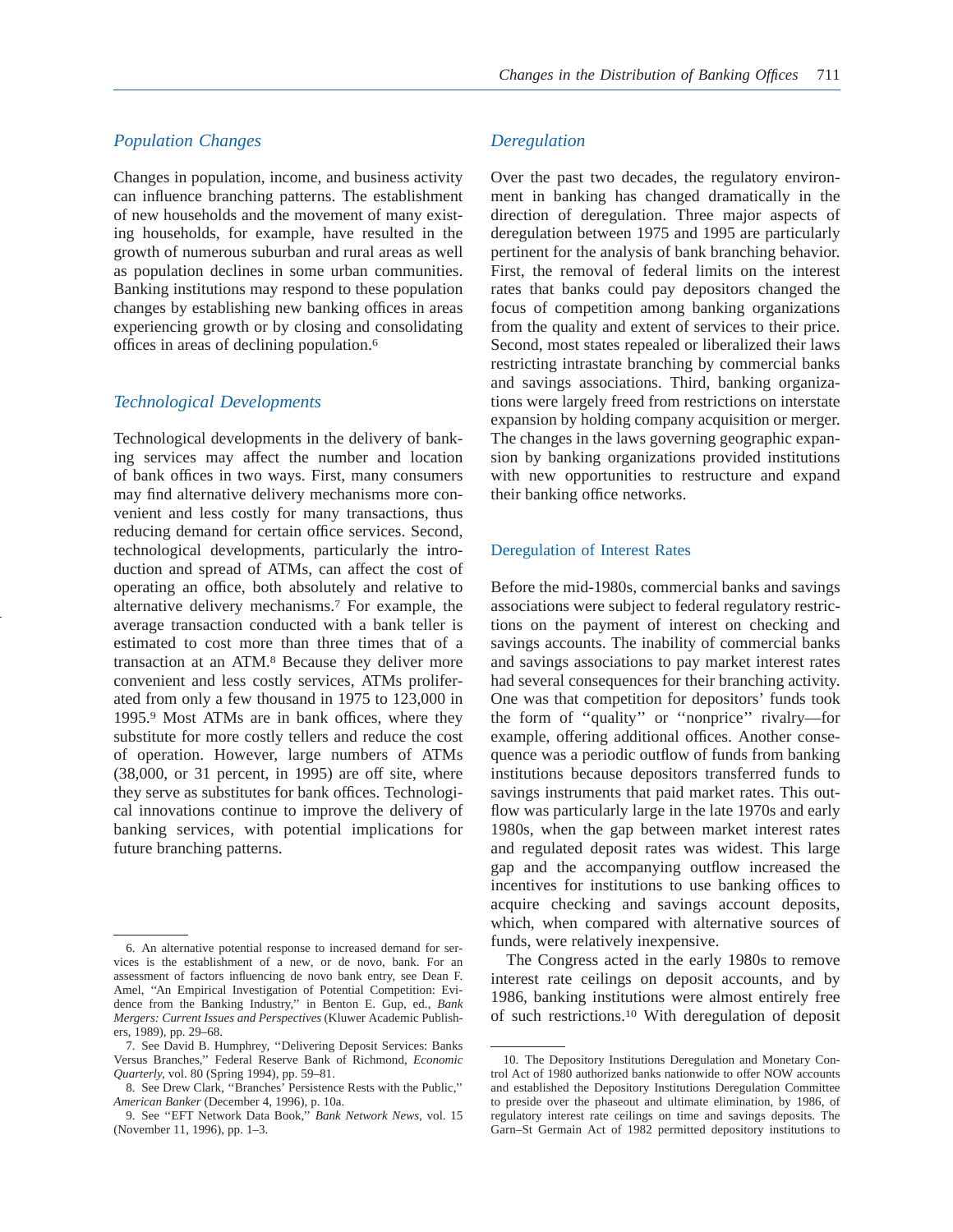interest rates, the influence of nonprice competition on branching patterns has diminished.

#### Deregulation of Intrastate Bank Branching

Before 1975, intrastate restrictions on branching by commercial banks were commonplace. Commercial banks were allowed to branch statewide with few or no restrictions in only seventeen states (see box ''Categorization of States by Changes in Intrastate Branching Laws'').11 However, intrastate branching by sav-

11. Individual state banking laws established branching rules for state-chartered banks. The McFadden Act of 1927 subjected nationally chartered banks to the branching laws of the state in which they were located.

ings institutions was not restricted to the extent it was for commercial banks.

Since then, mainly during the 1980s, restrictions on intrastate branching have been removed or relaxed substantially in all states. In some states the elimination of branching restrictions occurred in stages whereas in others restrictions were removed at one time. In states that relaxed intrastate branching restrictions, many banks opened new offices in local markets from which they had previously been excluded.12 Thus, one would expect the lifting of intrastate branching restrictions to have resulted in an increase in the number of banking offices.13 How-

#### **Categorization of States by Changes in Intrastate Branching Laws**

To facilitate analysis of the effects of changes in intrastate branching laws on bank office patterns over 1975–95, states and the District of Columbia are classified into five groups. These classifications are based on the degree to which intrastate branching by commercial banks was restricted under state laws as of January 1, 1975, and on the extent to which these laws were subsequently relaxed.

| Categorization of States by Changes in Intrastate |  |  |
|---------------------------------------------------|--|--|
| <b>Branching Laws</b>                             |  |  |

| Categorization by changes in<br>state branching restrictions                       | <b>States</b>                                                                                                                                                                                                        |
|------------------------------------------------------------------------------------|----------------------------------------------------------------------------------------------------------------------------------------------------------------------------------------------------------------------|
| Full statewide branching,<br>1975-92                                               | Alaska, Arizona, California,<br>Delaware, District of Columbia,<br>Hawaii, Idaho, Maine, Maryland,<br>Nevada, North Carolina,<br>Rhode Island, South Carolina,<br>South Dakota, Vermont, Virginia,<br>and Washington |
| Severe restrictions 1975–92                                                        | <b>I</b> owa                                                                                                                                                                                                         |
| Severe restrictions in 1975;<br>elimination by 1992                                | Florida, Indiana, Kansas,<br>Louisiana, New Hampshire, Texas,<br>West Virginia, and Wisconsin                                                                                                                        |
| Severe restrictions in 1975;<br>significant relaxation by 1992                     | Colorado, Illinois, Kentucky,<br>Minnesota, Montana, Nebraska,<br>North Dakota, Oklahoma, and<br>Wyoming                                                                                                             |
| Moderate restrictions in 1975;<br>elimination or significant<br>relaxation by 1992 | Alabama, Arkansas, Connecticut,<br>Georgia, Massachusetts, Michigan,<br>Mississippi, Missouri, New Jersey,<br>New Mexico, New York, Ohio,<br>Oregon, Pennsylvania, Tennessee,<br>and Utah                            |

Source. Dean F. Amel, ''State Laws Affecting the Geographic Expan-sion of Commercial Banks,'' Board of Governors of the Federal Reserve System, Division of Research and Statistics, staff memorandum, September 1993.

States that had few or no restrictions on intrastate branching throughout 1975–92 are placed in the full statewide branching category.<sup>1</sup> States where, as of 1975, banks were subject to a limit of five or fewer offices (in some cases, only one) are categorized as having had severe restrictions. These states are further subdivided into those where branching restrictions were completely eliminated by yearend 1992; those where the restrictions were substantially relaxed by year-end 1992; and those where no significant change occurred.<sup>2</sup>

The final grouping consists of states where branching laws were moderately restrictive as of 1975. Most of these states limited branching to a single county, to contiguous counties, or to locations within a specified distance from the home office. Several imposed a form of ''home office protection law,'' prohibiting banks from branching into a municipality with a population below a specified threshold and where the principal office of another institution was located. In all these states, branching restrictions were either completely eliminated or significantly eased by yearend 1992.

offer an account that is ''equivalent to and competitive with money market mutual funds'' and made introducing money market deposit accounts possible for banks.

A few legal restrictions on bank deposit accounts remain. For instance, banks are still unable to pay interest on demand deposits (regular checking accounts), and only noncommercial customers are eligible for NOW accounts.

<sup>12.</sup> See Dean F. Amel and J. Nellie Liang, ''The Relationship between Entry into Banking Markets and Changes in Legal Restrictions on Entry,'' *Antitrust Bulletin,* vol. 37 (Fall 1992), pp. 631–49.

<sup>13.</sup> Comparisons across states find less extensive branch coverage (for example, in the total number of banking offices per capita) in states that restrict bank branching. See Douglas D. Evanoff, ''Branch Banking and Service Accessibility,'' *Journal of Money, Credit, and Banking,* vol. 20 (May 1988), pp. 191–202.

<sup>1.</sup> Three of these states placed mild restrictions on bank branching as of 1975. Hawaii imposed some restrictions on the number of offices in Honolulu; Virginia and Washington allowed statewide branching by merger or acquisition but restricted de novo branching to the county in which the bank's principal office was located. All three states eliminated these branching restrictions by 1987.

<sup>2.</sup> Among those states in which severe branching restrictions were significantly relaxed (but not eliminated) by year-end 1992, only Illinois had lifted its remaining restrictions by year-end 1995. Iowa alone retained severe restrictions on bank branching through 1992, although it allowed small increases in the numerical limits on bank branching during the period.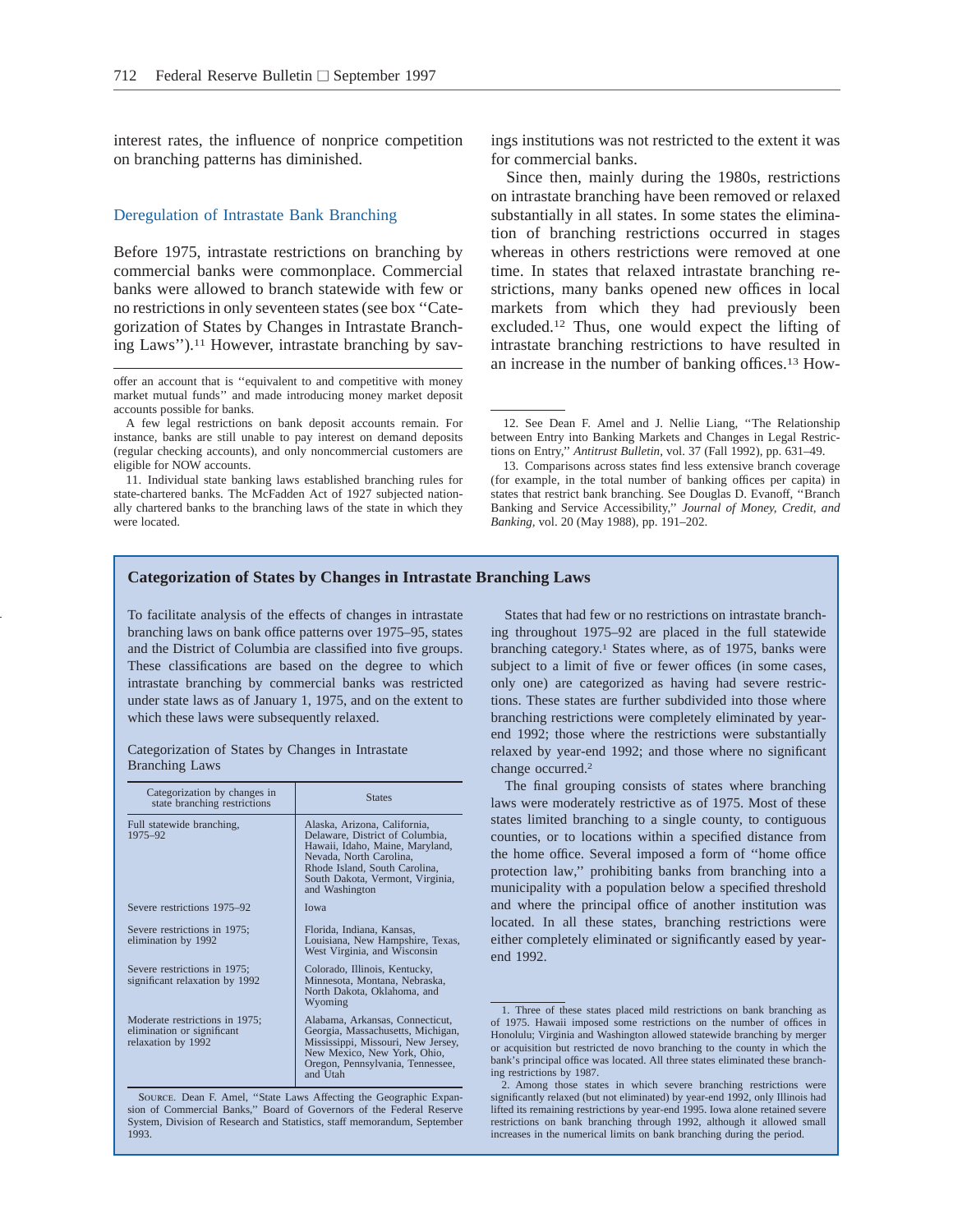ever, isolating the effects of intrastate branching deregulation from other significant developments affecting bank branching behavior is difficult.

#### Deregulation of Interstate Banking

Until the late 1970s, no state permitted out-of-state commercial banking organizations to operate in-state banking subsidiaries. State barriers to interstate banking began to fall in 1978, when Maine relaxed restrictions on entry by out-of-state holding companies. During the 1980s and early 1990s, every state except Hawaii followed suit by allowing some degree of interstate banking. Until recently, commercial banking organizations could expand office networks across state lines only through holding company acquisitions (see box ''The Riegle–Neal Act of 1994'').

## **The Riegle–Neal Act of 1994**

The Douglas Amendment to the federal Bank Holding Company Act of 1956 restricted the ownership of banking subsidiaries by bank holding companies to only the state in which the holding companies were headquartered unless other states expressly permitted their entry or they were grandfathered. Passage of the Riegle–Neal Interstate Banking and Branching Efficiency Act in 1994 effectively repealed the Douglas Amendment by allowing a bank holding company to acquire a bank in any state provided that certain conditions were met, including compliance with the Community Reinvestment Act (CRA). However, states may still prohibit out-of-state banks from establishing new (de novo) banks within their borders, and most states maintain such restrictions.

Besides the historical restriction on interstate expansion by bank holding companies, federal and state laws generally prevented individual commercial banks from branching across state lines. The Riegle–Neal Act effectively eliminated these restrictions for commercial banks. As of June 1, 1997, the act allows bank holding companies to consolidate their interstate banks into an office network and ''independent'' banks (those not owned by a bank holding company) to branch interstate by merging with another bank across state lines.<sup>1</sup> However, the establishment of de novo offices within a state by an out-ofstate bank is allowed only where specifically authorized by state law, and most states do not permit it.

Historically, savings associations and their parent organizations had been subject to similar restrictions on interstate expansion. In 1986, however, the Federal Home Loan Bank Board relaxed many of the restrictions on interstate acquisition of savings associations, particularly when failing institutions were involved. In 1992, the Office of Thrift Supervision, successor agency to the Federal Home Loan Bank Board, granted savings associations full interstate branching privileges.

The effects of relaxing restrictions on interstate banking on the distribution of banking offices are uncertain. To date, most expansion by banking organizations across state boundaries has involved acquisitions or mergers rather than de novo entry, and the effects of such transactions can vary depending on the circumstances. For example, acquisition of an inefficiently run bank by an out-of-state banking organization, when the inefficiencies are related to the size or scope of the acquired bank's office network, could result in either the closing of inefficient offices or, with an undersized network, the opening of new offices. In contrast, one would not expect the acquisition of an efficiently run institution to lead to changes in the number and location of the acquired bank's offices.

## *The Community Reinvestment Act*

The Community Reinvestment Act of 1977 (CRA) encourages commercial banks and savings associations to help meet the credit needs of the communities in which they are chartered, consistent with safe and sound banking practices. In evaluating compliance with the CRA, regulators have always considered an institution's record of opening and closing offices.14 To achieve a good CRA compliance record, an institution may open or retain offices in lowerincome communities. Moreover, a strong office presence in lower-income communities may not only help an institution avoid costly CRA-related protests of applications for mergers and acquisitions but also create opportunities for new and profitable business relationships. To further enhance their records of serving their local communities, many banks and savings associations have entered into agreements with community organizations. These agreements sometimes involve pledges to retain existing

<sup>1.</sup> Only banks satisfying certain conditions, such as not exceeding limits on statewide deposit shares, may acquire branches across state lines under the Riegle–Neal Act. The law allowed states to ''opt out'' of the Riegle–Neal liberalization and to continue prohibitions against interstate branching. Only two states, Montana and Texas, chose to do so.

<sup>14.</sup> For additional details, see Griffith L. Garwood and Dolores S. Smith, ''The Community Reinvestment Act: Evolution and Current Issues,'' *Federal Reserve Bulletin,* vol. 79 (April 1993), pp. 251–67.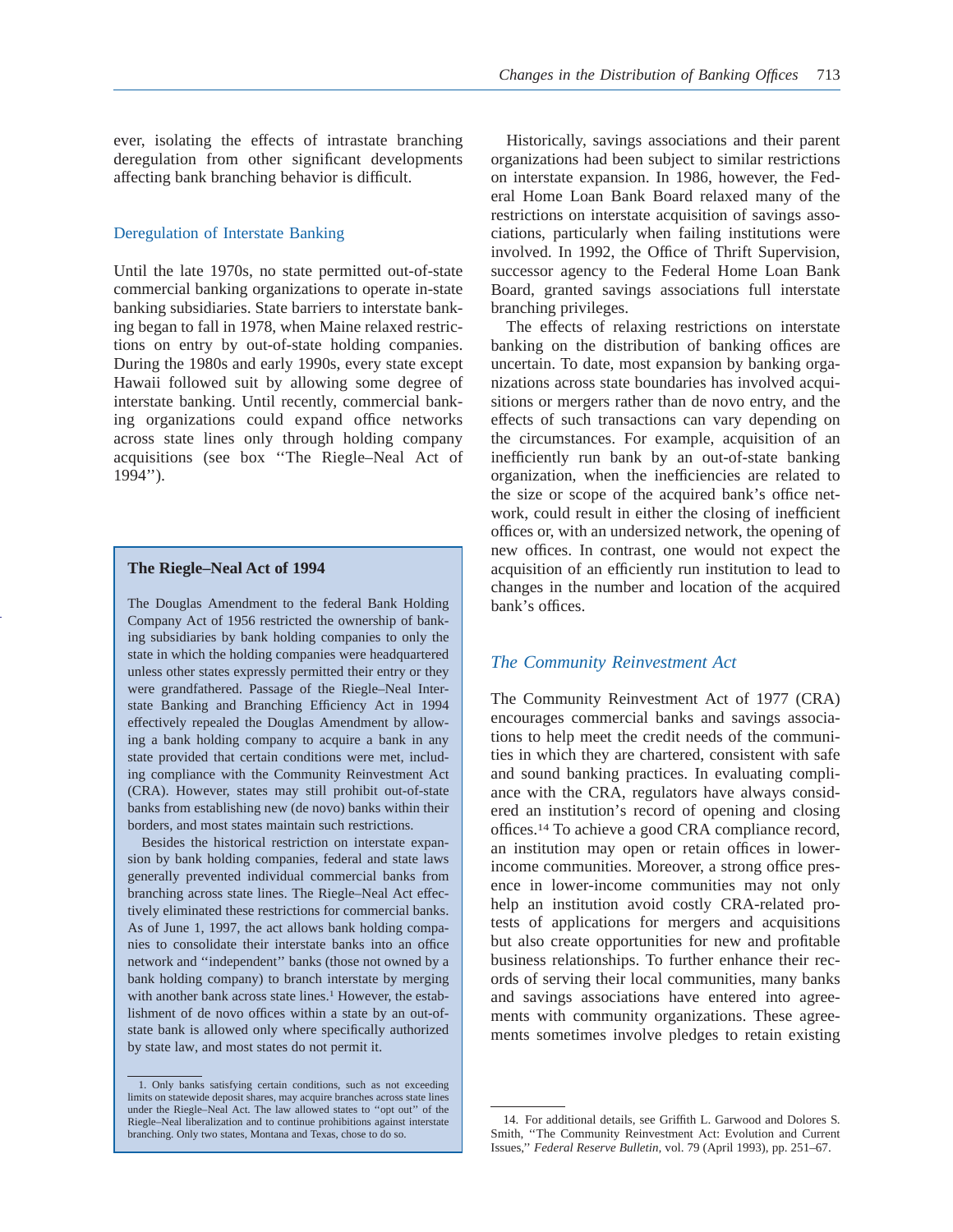offices or to establish new offices in lower-income neighborhoods.15

Current CRA regulations, introduced in 1995, establish three performance-based measures of compliance, including a service test that focuses on the availability and effectiveness of an institution's system for delivering retail banking services.16 The service test is the performance measure that is most relevant to the effect of the CRA on bank branching activity. This test considers the geographic distribution and the range of services provided by an institution's offices, along with its record of opening and closing offices (see box ''The Service Test''). The regulatory focus on office locations reflects the view that convenient access to full-service offices within a community is an important factor determining the availability of credit and other banking services.17

## *Industry Consolidation and Competition*

Generally, mergers, acquisitions, and failures are believed to reduce the number of banking offices, although there are differing views as to the underlying causes. One view is that consolidation in the banking industry has been necessary to increase efficiency. In this view, changes in demographics, technology, regulation, and other factors had resulted in overcapacity, necessitating structural and distributional changes within the industry. At the same time, concerns have been expressed that consolidation may have reduced competition and led to an excessive decline in the provision of banking services, including unwarranted reductions in the number of banking offices.

Mergers and acquisitions have been transforming the structure of the banking industry.18 In many cases, these mergers have involved direct competitors in the same local banking markets. Mergers and acquisitions often result in changes in the number and

## **The Service Test**

When evaluating performance of a banking institution under the service test, regulators consider the following factors:

1. The current distribution of the institution's branch offices among low-, moderate-, middle-, and upperincome areas of its community

2. The record of opening and closing branches, particularly those located in low- or moderate-income areas or serving low- or moderate-income individuals

3. The availability and effectiveness of alternative systems for delivering retail banking services (for example, ATMs)

4. The range of services provided across the institution's community and the degree that these services are tailored to the specific needs of the different segments of the community.

The CRA regulations emphasize that alternative systems for delivering retail banking services, such as ATMs, will be considered only to the extent that they are effective alternatives for providing services to low- and moderate-income areas and individuals. The regulations do not require an institution to expand its branch network or to operate unprofitable branches nor do they require that an institution's branches and other service delivery systems be accessible to every part of its local community. At the same time, however, they indicate that the institution's delivery system should not exhibit conspicuous gaps in accessibility unless such gaps can be reasonably justified.

geographic distribution of the combined institution's offices. When institutions serving the same geographic market merge, a reorganization of the combined office networks typically occurs, with formerly competing offices being combined and customer accounts transferred to the surviving offices. In addition, mergers may provide a convenient opportunity for management to reassess the effectiveness of the entire office network, and such an evaluation may lead to changes in the network's geographic configuration.

The large number of failures of commercial banks and savings associations also contributed to industry consolidation over the past two decades. Between 1984 and 1994, nearly 1,300 commercial banks and more than 1,100 savings associations failed—levels of failure not seen since the Great Depression. Many of these failed banks and savings institutions were acquired by healthy organizations or were reopened by investors entering the banking business. In some cases, offices of failed banks and savings institutions

<sup>15.</sup> Alex Schwartz, *Banks and Community Development: The Implementation of Community Reinvestment Act Agreements* (New York: Community Development Research Center, New School of Social Research, June 1997).

<sup>16.</sup> See Federal Reserve press release, ''Community Reinvestment Act Regulations,'' April 24, 1995.

<sup>17.</sup> Additional consumer protection regulation pertaining to branch closings comes from section 228 of the Federal Deposit Insurance Corporation Improvement Act of 1991. This law requires banking institutions to notify bank customers and the appropriate regulatory agency in advance of branch closings and to adopt a policy statement regarding branch closings. As part of each CRA examination, regulators consider the institution's compliance with this law.

<sup>18.</sup> For details, see Stephen A. Rhoades, ''Bank Mergers and Industrywide Structure, 1980–94,'' Staff Study 169 (Board of Governors of the Federal Reserve System, 1996).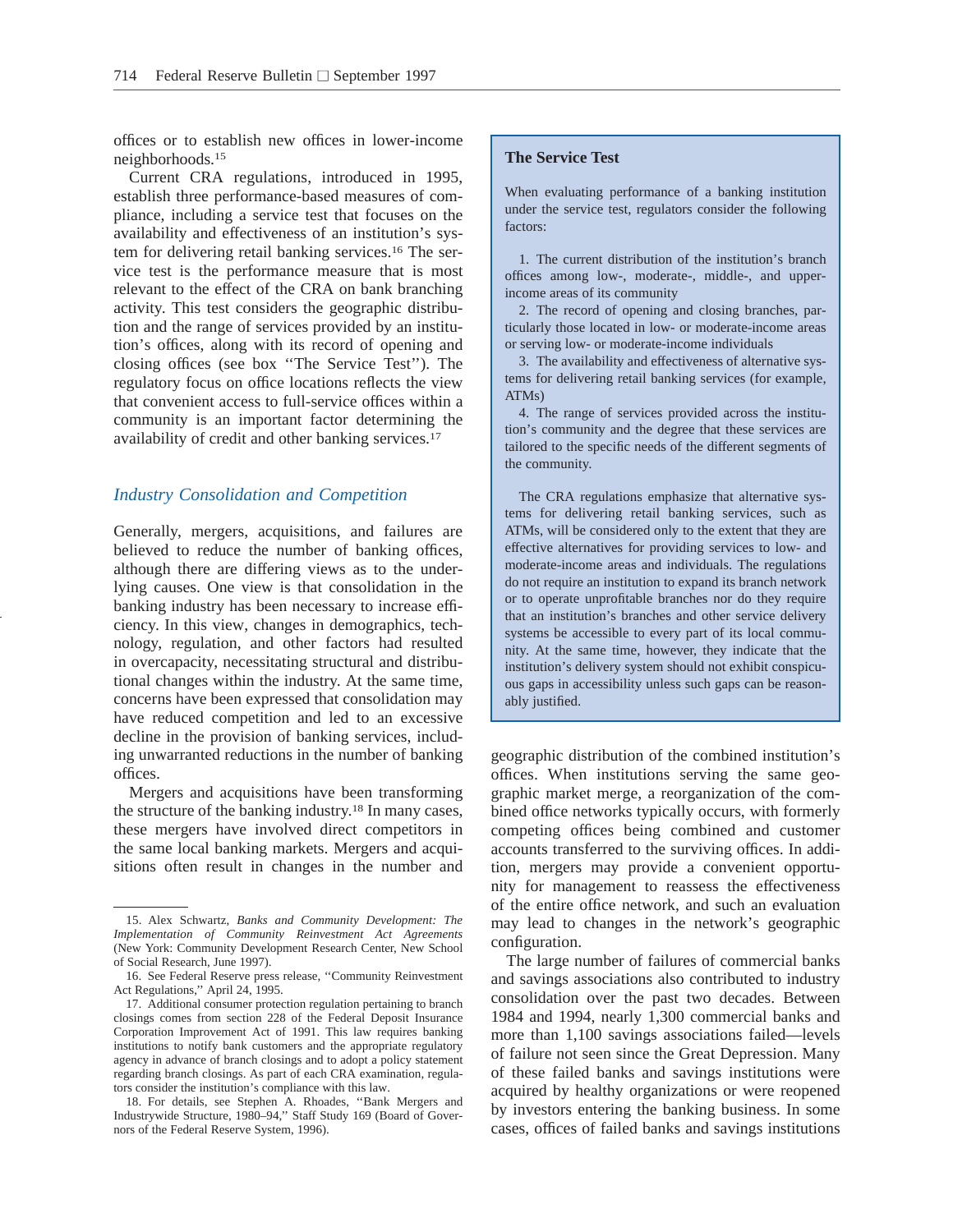were closed and the deposits transferred to a healthy organization. Overall, we expect failures to lead to a reduction in the number of banking offices.

Even though many commercial banks and savings associations failed during this period, a large number of new institutions were established. Between 1984 and 1994, nearly 2,100 new commercial banks were chartered, resulting in at least that number of new banking offices.<sup>19</sup>

Commercial banks and savings associations have also faced increased competitive pressures from both nonbanking financial institutions and from banking institutions that previously faced legal barriers to entering local banking markets. The implications of increased competition for branching are uncertain. On the one hand, increased competitive pressures may force banking organizations to cut costs by streamlining their branch structures. On the other hand, the convenience and services offered by an extensive office network may help solidify customer relationships and differentiate a bank from its competitors, particularly from nonbanking institutions; thus banking organizations may have an incentive to maintain or even expand office networks.

# *CHANGES IN THE DISTRIBUTION OF BANKING OFFICES*

Using the new database, we examine the relationship between the broad trends in bank office patterns between 1975 and 1995 and changes in the economic and regulatory environments. In evaluating these relationships, we recognize that changes in the economic and regulatory environment evolved simultaneously and that their direct effects on branching decisions may have been complementary or conflicting. In this analysis, with the exception of population growth, we do not explicitly control for the interactions among these factors. When appropriate, we separate out the effects of population growth by focusing on trends in the number of banking offices per capita.20

Finally, for some of the discussion that follows, banking offices are grouped according to features of the economic or regulatory environment, and then changes in the shares of banking offices across these groupings are reported. Despite observations that the

*share* of total banking offices has declined for some categories between 1975 and 1995, the absolute *number* of banking offices has generally increased in all categories.

# *Population Changes and Bank Office Patterns*

The growth of and movements in population may help explain some of the broad patterns that we have identified, because population growth and growth in the number of banking offices are positively related. Overall, those areas with low population growth rates between 1975 and 1995 saw their share of all banking offices decline about 4 percentage points (table 3). In comparison, areas with high population growth saw their share of all banking offices increase about 4 percentage points.

Grouping offices by location—central city or suburban parts of metropolitan areas or rural parts of states—also reveals a strong relation between population growth and the number of offices. Between 1975 and 1995, both population share and the share of all banking offices increased in suburban areas about 3 percentage points. In contrast, central city and rural areas experienced a decline both in their share of population and in their share of all banking offices. Thus, the data suggest that population shifts into suburban areas were a strong catalyst for office expansion.

Looking within central city, suburban, and rural areas, there is a consistent relationship between rates of population growth and changes in office shares. Areas with high population growth experienced the largest growth in offices. Population growth, however, does not appear to fully explain patterns of office growth. For example, high-growth suburban areas experienced a substantially larger increase in office share than either central city or rural highgrowth areas.

In terms of the divergent trends discussed earlier, the general pattern of high growth in the number of offices from 1975 to 1985 followed by a contraction from 1985 to 1995 appears in every geographic category (not shown in table). Even in suburban areas, whose overall share of banking offices increased, the number of offices declined between 1985 and 1995.

# *Effects of Easing Intrastate Branching Restrictions*

To examine the effect of changes in intrastate branching restrictions on changes in the number of banking

<sup>19.</sup> See Federal Deposit Insurance Corporation, *Statistics on Banking: A Statistical History of the United States Banking Industry, Historical 1934–1994* (Washington: FDIC, 1995).

<sup>20.</sup> The population-adjusted results presented here show the number of banking offices per 10,000 persons. In the exposition, some population-adjusted results are alternately characterized as ''offices per capita.''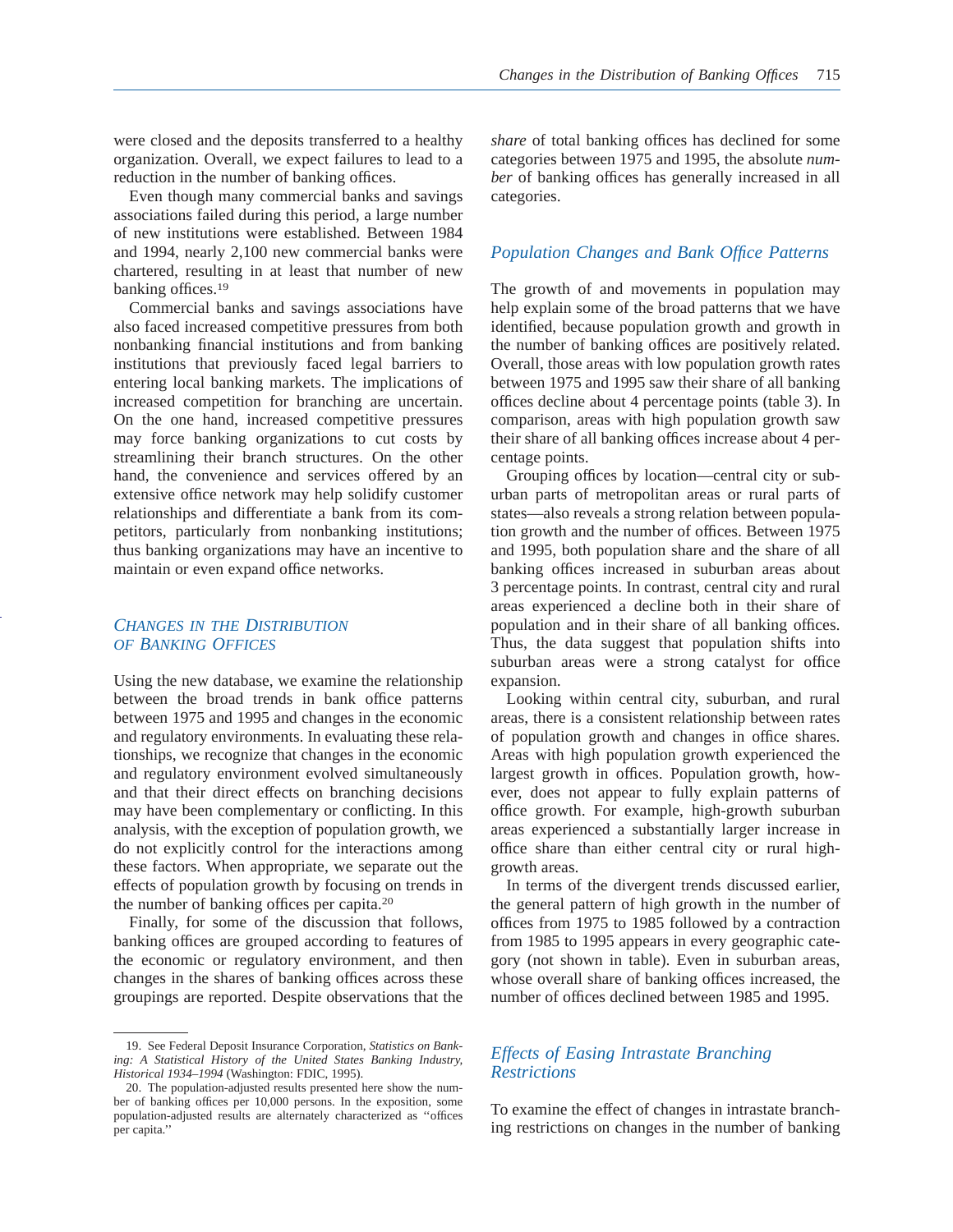offices, states were grouped by the degree to which branching was initially restricted and subsequently liberalized between 1975 and 1992. Year-end 1992 was selected as the end date for categorizing changes in the laws that might have influenced changes in office patterns through 1995 because banks' response to changes in branching restrictions takes some time. (See the box ''Categorization of States by Changes in Intrastate Branching Laws.'')

As expected, the lifting of intrastate branching restrictions appears to be related to an increase in the number of banking offices. States beginning the period with severe restrictions that were subsequently eased or eliminated increased their share of all U.S. banking offices between 1975 and 1995 (table 4). Most notably, states that went from having severe restrictions to full statewide branching by 1992 increased their share of all banking offices from 16.1 percent in 1975 to 19.8 percent in 1995—a 59 percent increase in the number of offices.

Separating the effect of population growth on the number of banking offices in a state from the effect of changes in bank branching laws involves focusing on the population-adjusted number of offices. Overall, between 1975 and 1995, the number of banking offices per 10,000 U.S. residents increased about 10 percent, from 3.06 to 3.38. The largest increases occurred in states that either eliminated or substantially relaxed severe branching restrictions, while the number decreased between 1975 and 1995 in states that already had full statewide branching as of 1975. Thus, on the surface, deregulation appears to be associated with an increase in the number of branches per capita.

However, deregulation of intrastate bank branching does not appear to provide an explanation for the differences in trends during the two ten-year periods. The general trend of a rapid expansion followed by a contraction holds for all states, regardless of how branching restrictions changed. The contraction was most severe in states that had statewide branching throughout and least severe in states that began with severe restrictions and later relaxed them.

# *Banking Industry Consolidation and Bank Office Patterns*

In this section we examine the relationship between changes in industry consolidation since 1975 and changes in the number and location of banking offices. The analysis begins with the calculation—for the five-year periods starting with the years 1975, 1980, 1985, and 1990—of the percentage of offices in three categories: those acquired by another institution; those acquired by another institution with an office in the same ZIP code; and those belonging to an institution that failed or that merged into a firm that then failed. In computing the first two measures we excluded all offices belonging to an institution that failed (or merged into a firm that failed) during the five-year period. Thus these measures pertain only to mergers among nonfailing firms. Also excluded are consolidations of institutions that were already part of the same holding company.21

| Branching laws and changes, 1975–92                                                                                                                               | Banking offices<br>(Percent except as noted) |                      |                      |                      |                                | Banking offices per 10,000 residents<br>(Number) |                      |                      |                         |                         |  |
|-------------------------------------------------------------------------------------------------------------------------------------------------------------------|----------------------------------------------|----------------------|----------------------|----------------------|--------------------------------|--------------------------------------------------|----------------------|----------------------|-------------------------|-------------------------|--|
|                                                                                                                                                                   | 1975                                         | 1980                 | 1985                 | 1990                 | 1995                           | 1975                                             | 1980                 | 1985                 | 1990                    | 1995                    |  |
| No change<br>Full statewide branching throughout<br>Severe restrictions throughout                                                                                | 26.4<br>2.1                                  | 25.9<br>2.0          | 26.3<br>1.8          | 26.3<br>1.6          | 25.0<br>1.7                    | 3.03<br>4.76                                     | 3.47<br>5.71         | 3.52<br>5.78         | 3.15<br>5.12            | 2.66<br>4.97            |  |
| Change<br>Severe restrictions to full statewide<br>Severe to relaxed restrictions<br>Moderate restrictions to full statewide<br>branching or relaxed restrictions | 16.1<br>11.1<br>44.3                         | 17.3<br>12.0<br>42.8 | 19.5<br>11.6<br>40.8 | 19.4<br>10.8<br>41.9 | 19.8<br>12.0<br>41.4           | 2.41<br>2.51<br>2.84                             | 3.01<br>3.26<br>3.41 | 3.41<br>3.35<br>3.49 | 3.17<br>3.05<br>3.45    | 2.86<br>3.08<br>3.13    |  |
| <b>Total</b>                                                                                                                                                      | 100                                          | 100                  | 100                  | <b>100</b>           | <b>100</b>                     | $\cdot$ $\cdot$ $\cdot$                          | .                    | .                    | $\cdot$ $\cdot$ $\cdot$ | $\cdot$ $\cdot$ $\cdot$ |  |
| MEMO:                                                                                                                                                             | 58.911<br>$\sim$ $\sim$ $\sim$               | 74.471<br>$\cdots$   | 81,161<br>$\cdots$   | 80,026<br>$\cdots$   | 76,056<br>$\sim$ $\sim$ $\sim$ | .<br>3.06                                        | 3.51                 | .<br>3.71            | $\cdots$<br>3.58        | .<br>3.38               |  |

#### 4. Distribution of banking offices by stringency of intrastate branching laws and changes in the laws, 1975–951

1. States are grouped by stringency of the intrastate geographic restrictions they placed on branching over the 1975–92 period. See box ''Categorization of States by Changes in Intrastate Branching Laws.''

Source. Federal Deposit Insurance Corporation, Summary of Deposits; Office of Thrift Supervision, Branch Office Survey System; and *Census of Population and Housing,* 1970, 1980, and 1990.

<sup>21.</sup> This definition of merger also excludes consolidations among bank holding companies in which the banks were not merged.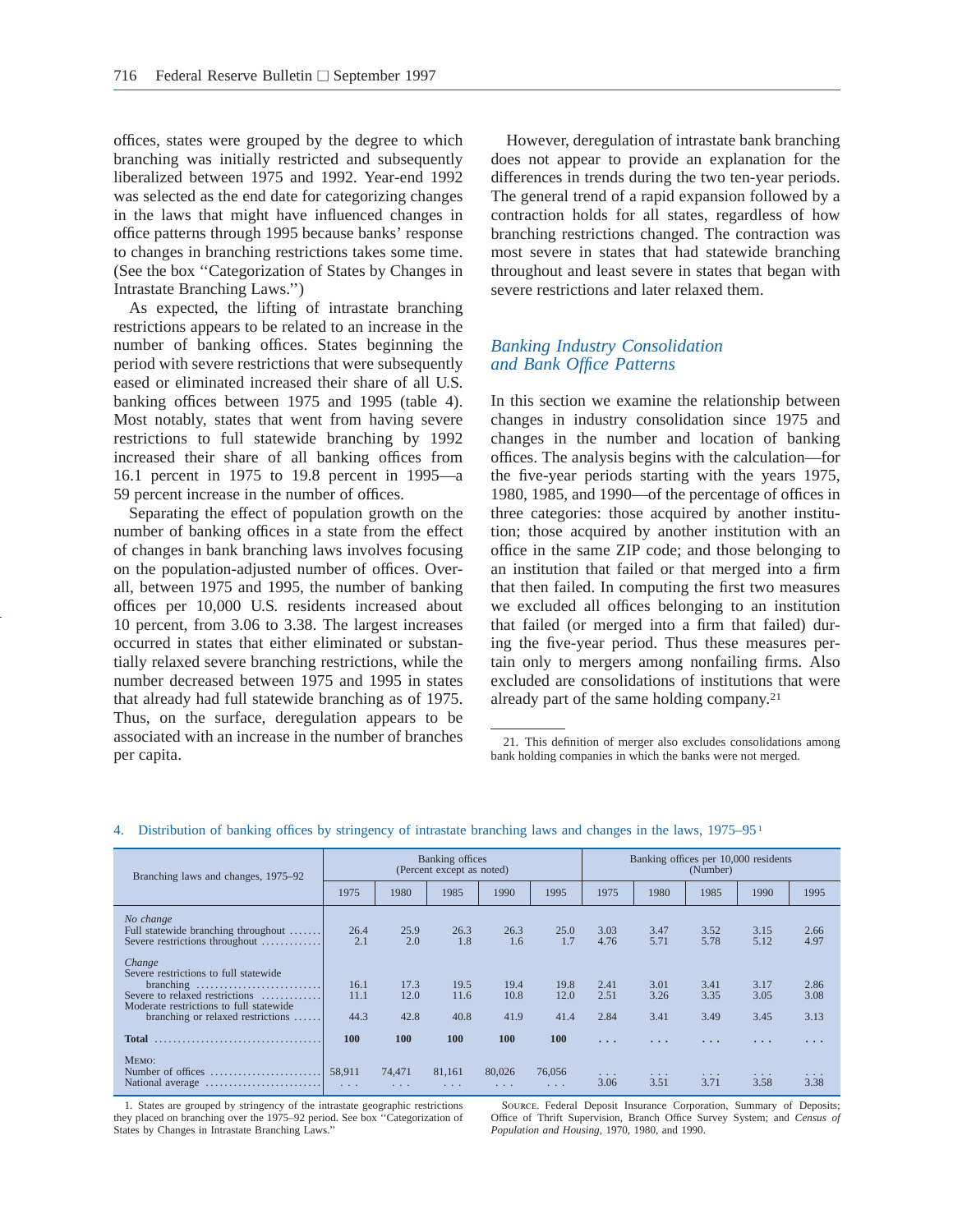### Consolidation Patterns

Over 1975–95, commercial banks and savings associations had very different experiences with mergers, acquisitions, and failures. The percentage of commercial bank offices that were acquired by another institution increased from 2 percent in 1975–80 to 6 percent in 1980–85 and then remained fairly stable over the subsequent periods (table 5). Most of these offices were not acquired by an institution already operating an office in the same ZIP code area, but the proportion of offices involved in such transfers has increased over time. The proportion of commercial bank offices involved in failures was initially less than 1 percent, but it increased some over 1975–85 and then remained constant.22

Much larger percentages of savings association offices than of commercial bank offices were acquired by another institution, and after 1985, extraordinarily large percentages failed. For instance, during the five-year period beginning in 1990, nearly 15 percent of savings association offices were acquired by another institution (compared with 6 percent for commercial bank offices), and 26 percent were involved in a failure (compared with 3 percent for commercial bank offices). The proportion of savings association offices involved in failures was quite low during the late 1970s and early 1980s, as was the case for commercial banks.

#### Effects of Consolidation on Bank Office Patterns

To determine whether consolidation has been associated with a reduction in offices, we identify those ZIP code areas likely to have experienced consolidation—areas with high rates of merger activity. We also examine trends in the number of offices in areas where there were mergers between institutions operating offices in the same ZIP code. We expect that these areas are most likely to show the effects of consolidation.

The rate of merger and acquisition activity and the numbers of failures within ZIP code areas were calculated for the two major periods: 1975–85 and 1985–95. We restricted our analysis to mergers that did not involve failed institutions because mergers involving failed institutions were often motivated by special circumstances. The effects of failures were examined separately.

#### 5. Banking offices that were merged into another institution or were involved in a failure, in five-year periods, 1975–94 Percent

| Type of institution and disposition                                          | Initial year<br>of five-year period |                 |              |      |  |  |  |
|------------------------------------------------------------------------------|-------------------------------------|-----------------|--------------|------|--|--|--|
| of office over next five years                                               | 1975                                | 1980            | 1985         | 1990 |  |  |  |
| Commercial banks                                                             |                                     |                 |              |      |  |  |  |
| Acquired by another institution <sup>1</sup><br>Acquired by firm with office | 2.3                                 | 6.2             | 5.2          | 5.8  |  |  |  |
| in same $\mathbb{ZIP}$ code <sup>1</sup>                                     | $\cdot$ 2                           | 1.2             | 1.5          | 2.0  |  |  |  |
| Failed or merged into a firm that failed                                     | $\mathcal{L}$                       | $.8\phantom{0}$ | 2.9          | 2.9  |  |  |  |
| Savings associations                                                         |                                     |                 |              |      |  |  |  |
| Acquired by another institution <sup>1</sup><br>Acquired by firm with office | 7.1                                 | 22.5            | 7.8          | 14.6 |  |  |  |
|                                                                              | $\mathcal{A}$                       | 2.7             | $.8^{\circ}$ | 3.8  |  |  |  |
| Failed or merged into a firm that failed                                     | $\overline{0}$ .                    | 1.8             | 21.5         | 26.0 |  |  |  |
| All institutions                                                             |                                     |                 |              |      |  |  |  |
| Acquired by another institution <sup>1</sup><br>Acquired by firm with office | 3.6                                 | 11.2            | 6.0          | 8.4  |  |  |  |
| in same $\mathbb{ZIP}$ code <sup>1</sup>                                     | $\cdot$                             | $1.6 -$         | 1.3          | 2.5  |  |  |  |
| Failed or merged into a firm that failed                                     | $\overline{2}$                      | 1.1             | 8.6          | 9.8  |  |  |  |

1. Excludes offices belonging to an institution that failed during the succeeding five-year period and offices acquired by an institution that is part of the same holding company.

Source. Federal Reserve Board, National Information Center database; Federal Deposit Insurance Corporation, Summary of Deposits; and Office of Thrift Supervision, *Goings and Gainings* and Branch Office Survey System.

The rate of merger activity is represented by the percentage of banking offices in a ZIP code area that were involved in mergers and acquisitions. Those ZIP code areas in which more (or fewer) than 10 percent of all banking offices were acquired by another institution during 1975–85 or 1985–95 were classified as having a ''high'' (''low'') rate of merger activity for the period. Analogous classifications were based on the proportion of offices acquired by another institution with an office in the same ZIP code area. For failures, any area that included at least one office of a bank that failed in a period was classified as "high" for that period; areas with no failures were classified as ''low'' for that period.

For virtually all merger and failure classifications, the number of banking offices per 10,000 residents increased between 1975 and 1985 and then declined, a finding consistent with the broad trends observed previously (table 6). However, a closer look reveals important differences between commercial banks and savings associations.

For commercial banks, merger, acquisition, and failure activity appears to be generally unrelated to branching patterns. Numbers of offices per capita are nearly the same across merger and failure categories in any given year. Further, in nearly every merger and failure category, the number of offices increases continually over time, and the number of offices per capita increases from 1975 to 1985 and then declines. The only exception to this is that the number of offices per capita in any year is higher in ZIP code

<sup>22.</sup> The high failure rate for the 1990–95 period is the consequence of very high numbers of failures in the early portion of this period. Few institutions failed between 1993 and 1995.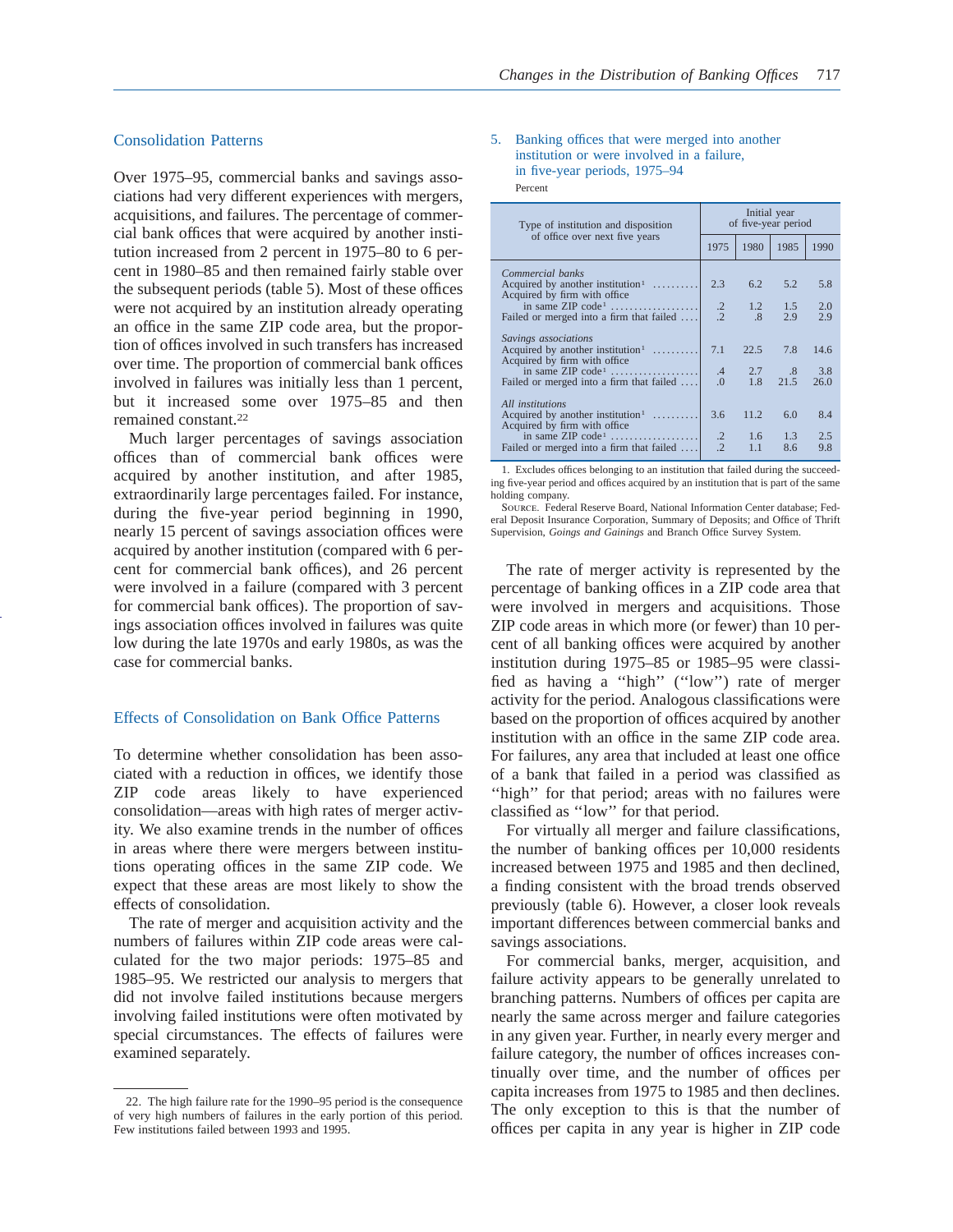areas with high proportions of offices acquired by another institution operating an office in the same ZIP code area in both periods.

For savings associations, unlike commercial banks, the number of offices per capita appears to be related to the level of merger and failure activity within ZIP code areas. For example, in 1975 the number of offices per capita in ZIP code areas with high levels of merger activity in both 1975–85 and 1985–95 was more than four times that in areas with low merger activity during both decades. Moreover, particularly after 1985, changes in both the number of offices and

the per capita number of offices appear to differ across ZIP code areas with different rates of mergers and failures. For example, areas with low merger activity show no change in the number of offices per capita from 1985 to 1995; in contrast, those with persistently high merger activity or with persistently high levels of failure show sharp declines from 1985 to 1995.

When commercial banks and savings associations are combined, some relationship is apparent between merger and failure activity and both the per capita number of banking offices and changes in the per

6. Distribution of banking offices in ZIP code areas by rates of merger and acquisition or failure, 1975–95 Number

| Rates of merger and acquisition or failure,                                                                                                                                                                                                                                                                                                                                |                                                                    |                                                                      | Banking offices                                                      |                                                                      |                                                                    |                                                              |                                                              |                                                              | Banking offices per 10,000 residents                         |                                                              |  |  |  |  |
|----------------------------------------------------------------------------------------------------------------------------------------------------------------------------------------------------------------------------------------------------------------------------------------------------------------------------------------------------------------------------|--------------------------------------------------------------------|----------------------------------------------------------------------|----------------------------------------------------------------------|----------------------------------------------------------------------|--------------------------------------------------------------------|--------------------------------------------------------------|--------------------------------------------------------------|--------------------------------------------------------------|--------------------------------------------------------------|--------------------------------------------------------------|--|--|--|--|
| by type of institution, $1975-95^1$                                                                                                                                                                                                                                                                                                                                        | 1975                                                               | 1980                                                                 | 1985                                                                 | 1990                                                                 | 1995                                                               | 1975                                                         | 1980                                                         | 1985                                                         | 1990                                                         | 1995                                                         |  |  |  |  |
| Commercial banks<br>Merger and acquisition rate <sup>2</sup><br>Low 1975–85, Low 1985–95<br>High $1975-85$ , Low $1985-95$<br>Low 1975–85, High 1985–95<br>High $1975-85$ , High $1985-95$<br>With institutions in same ZIP code <sup>2</sup><br>Low 1975–85, Low 1985–95<br>High $1975-85$ , Low $1985-95$<br>Low 1975–85, High 1985–95<br>High 1975–85, High 1985–95     | 11,245<br>3,397<br>4.002<br>2,971<br>18.658<br>702<br>1,929<br>326 | 13,120<br>3,893<br>4,808<br>3,452<br>21,787<br>766<br>2,341<br>379   | 13,963<br>3,994<br>5,214<br>3,652<br>23,137<br>754<br>2,514<br>418   | 14,120<br>3,884<br>5,209<br>3,787<br>23.342<br>744<br>2,493<br>421   | 14,951<br>4,013<br>5,769<br>4,168<br>25,056<br>773<br>2,657<br>415 | 2.00<br>2.23<br>2.07<br>2.14<br>2.03<br>2.40<br>2.17<br>3.01 | 2.21<br>2.49<br>2.34<br>2.39<br>2.26<br>2.64<br>2.51<br>3.41 | 2.25<br>2.52<br>2.42<br>2.45<br>2.30<br>2.63<br>2.60<br>3.73 | 2.16<br>2.38<br>2.28<br>2.42<br>2.20<br>2.61<br>2.43<br>3.62 | 2.15<br>2.37<br>2.37<br>2.54<br>2.23<br>2.69<br>2.46<br>3.47 |  |  |  |  |
| Failure rate<br>High 1975–85, Low 1985–95<br>Low 1975–85, High 1985–95<br>High 1975–85, High 1985–95                                                                                                                                                                                                                                                                       | 568<br>19,307<br>1.992                                             | 652<br>23,377<br>2,207                                               | 645<br>26,226<br>2,326                                               | 605<br>26,354<br>2,170                                               | 658<br>28,251<br>2,085                                             | 2.36<br>1.99<br>2.80                                         | 2.59<br>2.29<br>3.05                                         | 2.52<br>2.43<br>3.12                                         | 2.32<br>2.32<br>2.84                                         | 2.44<br>2.37<br>2.67                                         |  |  |  |  |
| Savings associations<br>Merger and acquisition rate <sup>2</sup><br>Low 1975–85, Low 1985–95<br>High 1975–85, Low 1985–95<br>Low 1975–85, High 1985–95<br>.<br>High 1975–85, High 1985–95<br>.<br>With institutions in same ZIP code <sup>2</sup><br>Low 1975–85, Low 1985–95<br>High $1975-85$ , Low $1985-95$<br>Low 1975–85, High 1985–95<br>High 1975–85, High 1985–95 | 1.245<br>1,111<br>1.074<br>1,380<br>3.672<br>225<br>758<br>155     | 2.120<br>1,376<br>1.697<br>1,790<br>5.446<br>280<br>1,070<br>187     | 2,186<br>1,299<br>1,893<br>1,821<br>5.603<br>265<br>1,148<br>183     | 2,625<br>1,367<br>1,907<br>1,782<br>6.116<br>274<br>1,111<br>180     | 2,423<br>1,219<br>1.438<br>1,239<br>5.179<br>216<br>801<br>123     | .22<br>.73<br>.55<br>.99<br>.40<br>.77<br>.85<br>1.43        | .36<br>.88<br>.83<br>1.24<br>.56<br>.96<br>1.15<br>1.68      | .35<br>.82<br>.88<br>1.22<br>.56<br>.93<br>1.19<br>1.63      | .40<br>.84<br>.83<br>1.14<br>.58<br>.96<br>1.08<br>1.55      | .35<br>.72<br>.59<br>.75<br>.46<br>.75<br>.74<br>1.03        |  |  |  |  |
| Failure rate<br>High 1975–85, Low 1985–95<br>Low 1975–85, High 1985–95<br>High 1975–85, High 1985–95                                                                                                                                                                                                                                                                       | 149<br>9,426<br>1,044                                              | 221<br>14,307<br>1,451                                               | 214<br>16,339<br>1,389                                               | 213<br>14,763<br>1,240                                               | 151<br>8,869<br>822                                                | .62<br>.97<br>1.47                                           | .88<br>1.40<br>2.01                                          | .84<br>1.51<br>1.86                                          | .82<br>1.30<br>1.62                                          | .56<br>.74<br>1.05                                           |  |  |  |  |
| All<br>Merger and acquisition rate <sup>2</sup><br>Low 1975–85, Low 1985–95<br>High 1975–85, Low 1985–95<br>.<br>Low 1975–85, High 1985–95<br>High $1975-85$ , High $1985-95$<br>With institutions in same $ZIP$ code <sup>2</sup><br>Low 1975–85, Low 1985–95<br>High $1975-85$ , Low $1985-95$<br>Low 1975–85, High 1985–95<br>High 1975–85, High 1985–95                | 12,490<br>4,508<br>5,076<br>4,351<br>22,330<br>927<br>2.687<br>481 | 15,240<br>5,269<br>6,505<br>5,242<br>27,233<br>1.046<br>3,411<br>566 | 16,149<br>5,293<br>7,107<br>5,473<br>28,740<br>1.019<br>3,662<br>601 | 16,745<br>5,251<br>7,116<br>5,569<br>29,458<br>1.018<br>3,604<br>601 | 17,374<br>5,232<br>7,207<br>5,407<br>30,235<br>989<br>3,458<br>538 | 2.22<br>2.96<br>2.62<br>3.14<br>2.43<br>3.16<br>3.02<br>4.44 | 2.57<br>3.38<br>3.17<br>3.63<br>2.82<br>3.60<br>3.66<br>5.09 | 2.60<br>3.34<br>3.30<br>3.67<br>2.85<br>3.56<br>3.78<br>5.36 | 2.56<br>3.22<br>3.12<br>3.56<br>2.78<br>3.58<br>3.51<br>5.17 | 2.50<br>3.09<br>2.96<br>3.29<br>2.69<br>3.44<br>3.20<br>4.50 |  |  |  |  |
| Failure rate<br>High 1975–85, Low 1985–95<br>Low 1975–85, High 1985–95<br>High $1975-85$ , High $1985-95$                                                                                                                                                                                                                                                                  | 717<br>28,733<br>3,036                                             | 873<br>37,684<br>3,658                                               | 859<br>42,565<br>3,715                                               | 818<br>41,117<br>3,410                                               | 809<br>37,120<br>2,907                                             | 2.98<br>2.96<br>4.26                                         | 3.47<br>3.69<br>5.06                                         | 3.36<br>3.94<br>4.98                                         | 3.14<br>3.63<br>4.46                                         | 3.00<br>3.11<br>3.72                                         |  |  |  |  |

1. ZIP codes where more (or fewer) than 10 percent of all banking offices were acquired by another institution during the 1975–85 or 1985–95 periods were classified as having a "high" ("low") merger rate for the subperiod. A similar classification was made based on the proportion of offices acquired by another institution with an office in the same ZIP code. ZIP codes containing one or more offices of an institution that failed during the 1975–85 or 1985–95 periods were classified as ''high'' for the subperiod. ZIP codes containing no offices of a failed institution were classified as ''low.''

2. Excludes ZIP codes where offices of institutions that failed during the 1975–95 period were located.

SOURCE. Federal Reserve Board, National Information Center database; Federal Deposit Insurance Corporation, Summary of Deposits; Office of Thrift Supervision, *Goings and Gainings* and Branch Office Survey System; and *Census of Population and Housing,* 1970, 1980, and 1990.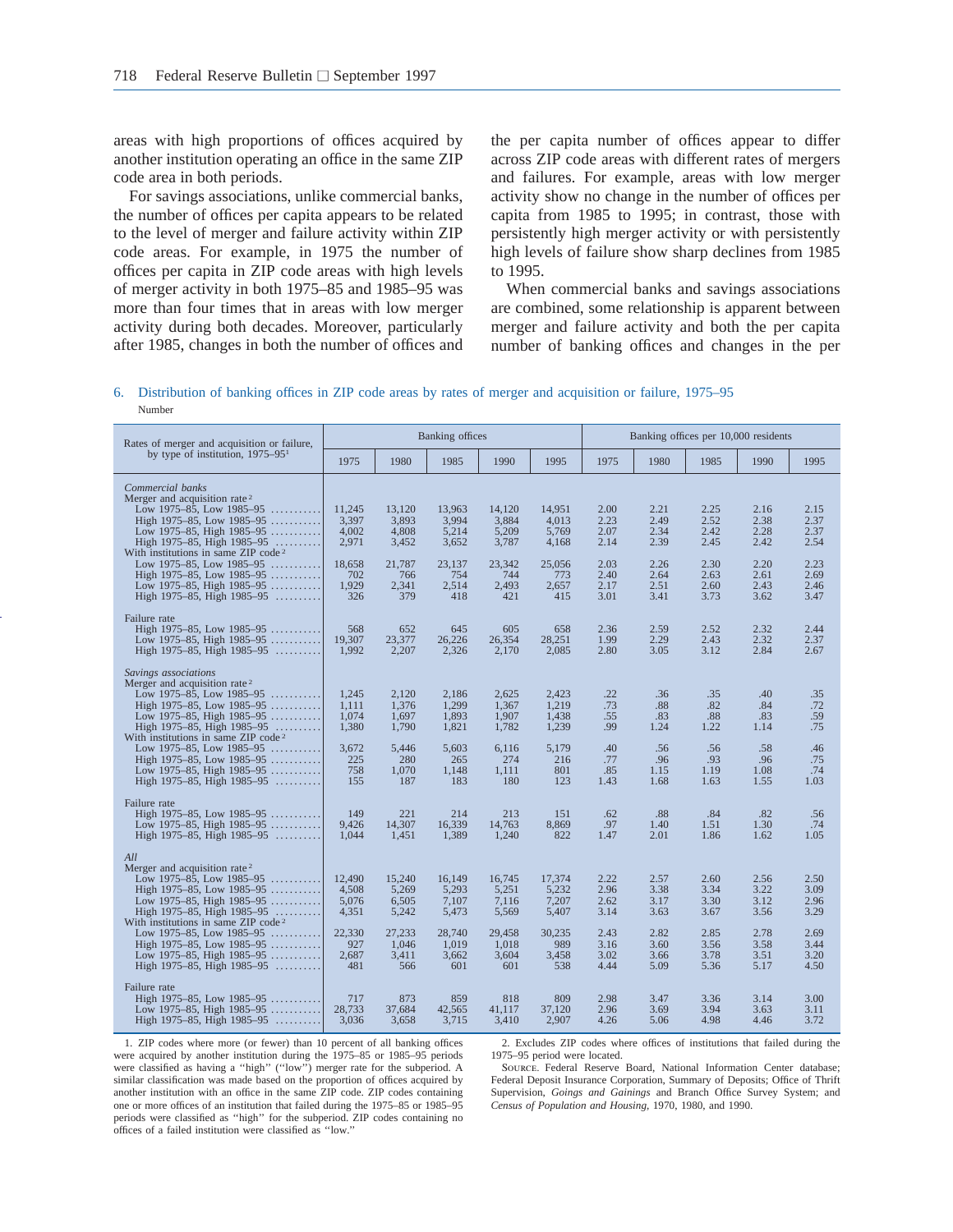capita number over time. In particular, a higher level of merger activity in either the 1975–85 period or the 1985–95 period or in both or an incidence of failure tends to be associated with a larger decline in the number of offices per capita between 1985 and 1995. This evidence, coupled with the disproportionate occurrence of mergers, acquisitions, and failures in ZIP code areas that had higher numbers of banking offices per capita, provides support for the hypothesis that the reduction in banking offices was a response to excess capacity in banking. Thus, the contraction over 1985–95 in the number of offices per capita may have been a response to inefficiencies that arose during the earlier period, which was one of significant expansion. However, this evidence is also consistent with the notion that the level of service has been reduced as a result of reduced competition. A definitive conclusion regarding the competitive effects of mergers, acquisitions, and failures cannot be reached, though, without a detailed, market-level analysis.

Because little relationship was observed between merger, acquisition, and failure activity and patterns of commercial bank branching, the net effect of these factors on savings association patterns drives the pattern for all institutions. This finding does not necessarily mean, however, that commercial bank branching has been unaffected by mergers, acquisitions, or failures. For instance, even though many commercial banks failed during this period, many others purchased savings association offices, and these purchases may have offset what would otherwise have been an overall decline in the number of commercial bank offices due to failures.

# *CHANGES IN THE DISTRIBUTION OF BANKING OFFICES BY NEIGHBORHOOD CHARACTERISTICS*

Banking regulation, particularly the CRA, encourages commercial banks and savings associations to make their products and services available throughout all segments of their community. Concerns have been raised that, despite the CRA, a disproportionate number of banking offices have been closed in lowerincome neighborhoods in recent years. To date, however, no systematic analysis has examined the distribution of banking offices across neighborhoods stratified by their urbanization and income characteristics and the way this distribution has changed over time.

To analyze changes in the distribution of banking offices across neighborhoods (defined by ZIP code

boundaries) with differing characteristics, neighborhoods are first classified by their relative median household income (see box, ''Categorization of Neighborhoods by Relative Household Median Income''). The analysis excludes areas that are heavily commercial or that have too few residents to permit classification by income; these areas are referred to here as business districts (see appendix A for details).

The analysis is subject to several limitations. First, although we use the number of offices in a ZIP code area as a proxy for the availability of banking services in a neighborhood, people often have convenient access to banking offices outside their immediate neighborhoods, such as those near places of employment. Second, although we attempted to separate out business districts, some of the remaining ZIP code areas may still be heavily commercial, and, as a result, may have a relatively large number of banking offices. Finally, this study cannot quantify the level of services offered at a branch or how it may have changed over time.

# *Changes by Neighborhood Income*

In 1995, the majority of banking offices were located in middle-income neighborhoods, with relatively few in low-income neighborhoods. Low-income neighborhoods were the only areas in which the number of banking offices declined (by 21 percent) between

# **Categorization of Neighborhoods by Relative Household Median Income**

To assess the potential relationship between CRA and bank office patterns, it is useful to group ZIP code areas according to their relative income levels. Doing so conforms to the classification standards in the current CRA regulation.1 ZIP codes are grouped according to the median household income in the ZIP code as a percentage of the median household income in its metropolitan statistical area (MSA) or in the nonmetropolitan portion of the state if the ZIP code is not located in an MSA. Categories are shown in the table below.

1. Note, however, that the CRA regulation defines a neighborhood as a census tract or block numbering area.

| Income category                  | Percentage of area<br>median | Number of ZIP codes<br>in category in 1995 |
|----------------------------------|------------------------------|--------------------------------------------|
| $Low$                            | Less than 50                 | 523                                        |
| Moderate $\dots \dots \dots$     | $50 - 80$                    | 3.940                                      |
| Middle $\dots \dots \dots \dots$ | $80 - 120$                   | 12,386                                     |
| High                             | More than 120                | 4.080                                      |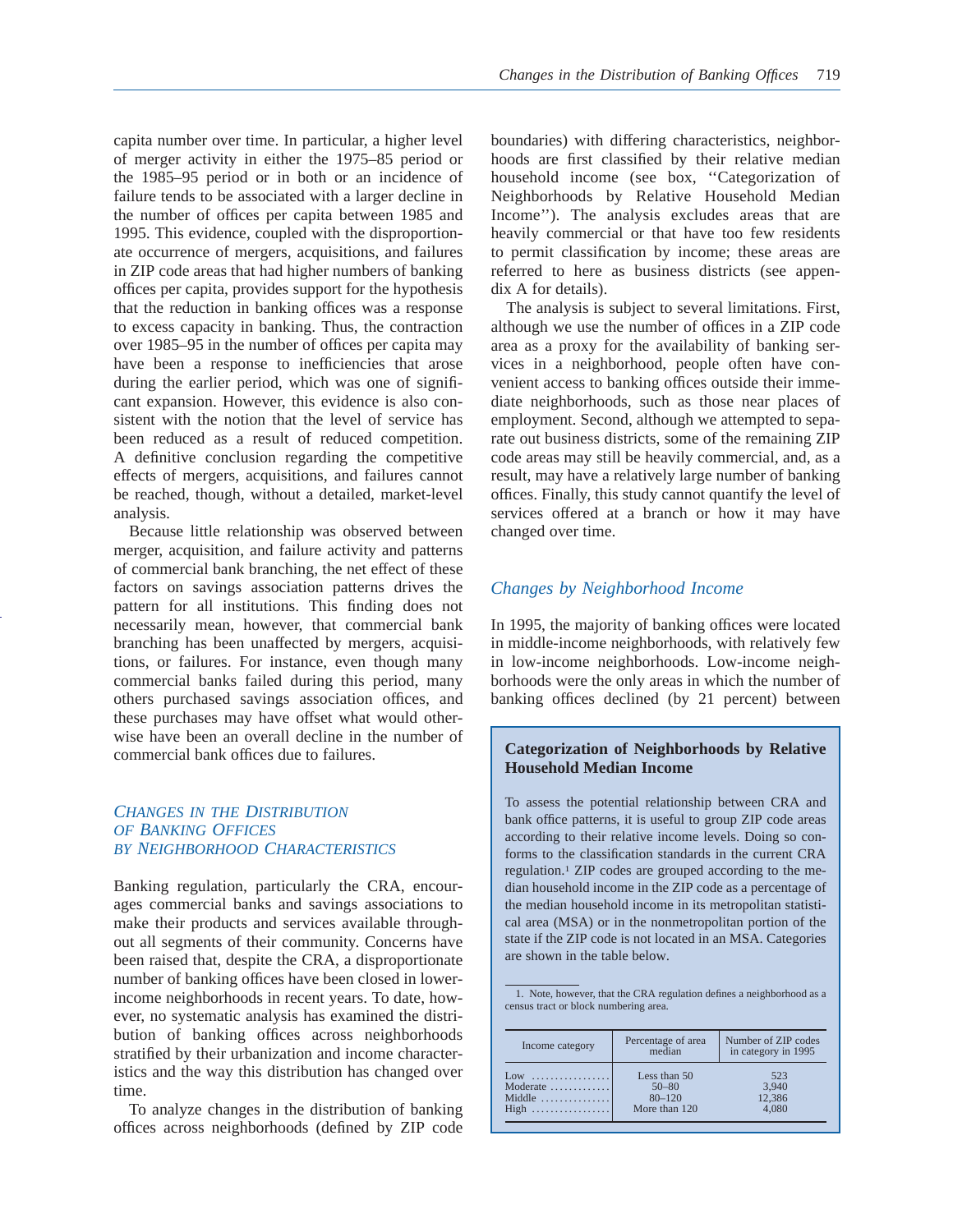| Characteristic of ZIP code area <sup>1</sup>                                                                               |                                    |                                     | Banking offices                     |                                     |                                     | Banking offices per 10,000 residents |                              |                              |                              |                              |
|----------------------------------------------------------------------------------------------------------------------------|------------------------------------|-------------------------------------|-------------------------------------|-------------------------------------|-------------------------------------|--------------------------------------|------------------------------|------------------------------|------------------------------|------------------------------|
|                                                                                                                            | 1975                               | 1980                                | 1985                                | 1990                                | 1995                                | 1975                                 | 1980                         | 1985                         | 1990                         | 1995                         |
| Commercial banks<br>Income (percent)                                                                                       | 6.389<br>23,444<br>8,258<br>1,587  | 8.163<br>27,957<br>9,451<br>1.699   | 9.485<br>30,349<br>9.917<br>1,687   | 10.609<br>30.362<br>9,333<br>1,473  | 11.975<br>32,802<br>9.504<br>1.404  | 2.19<br>2.62<br>2.53<br>2.82         | 2.37<br>2.79<br>2.77<br>3.07 | 2.51<br>2.95<br>2.93<br>3.18 | 2.57<br>2.88<br>2.87<br>2.92 | 2.60<br>2.95<br>2.89<br>2.90 |
| Savings associations<br>Income (percent)<br>50 or less                                                                     | 2,862<br>8,334<br>2,980<br>577     | 4.690<br>12,633<br>4,044<br>689     | 5,319<br>13.934<br>4,329<br>643     | 5,322<br>13.397<br>3,837<br>536     | 3.671<br>9.195<br>2,509<br>315      | .60<br>.51<br>.50<br>.80             | .90<br>.77<br>.74<br>.97     | .94<br>.82<br>.80<br>.96     | .87<br>.75<br>.69<br>.83     | .58<br>.51<br>.46<br>.49     |
| All<br>Income (percent)<br>80 to 120<br>$50 \text{ to } 80 \ldots \ldots \ldots \ldots \ldots \ldots \ldots$<br>50 or less | 9.251<br>31,778<br>11,238<br>2.164 | 12.853<br>40,590<br>13,495<br>2.388 | 14,804<br>44.283<br>14.246<br>2.330 | 15.931<br>43.759<br>13.170<br>2,009 | 15,646<br>41,997<br>12.013<br>1.719 | 2.79<br>3.13<br>3.03<br>3.62         | 3.27<br>3.56<br>3.51<br>4.04 | 3.45<br>3.76<br>3.73<br>4.14 | 3.44<br>3.63<br>3.56<br>3.75 | 3.18<br>3.46<br>3.36<br>3.39 |

#### 7. Distribution of commercial bank and savings association offices grouped by relative income of ZIP code area, 1975–95 Number

NOTE. In this and the tables that follow, ZIP code characteristics are based on the 1995 estimates.

1. Income is the median 1995 household income of ZIP code residents as a percentage of median 1995 household income of metropolitan statistical area (MSA) for ZIP codes in metropolitan areas or as a percentage of median 1995 household income of nonmetropolitan areas for ZIP codes outside MSAs.

Excludes business district ZIP codes, those with only a small number of residents, and those for which income data are not available.

Source. Federal Reserve Board, National Information Center database; Federal Deposit Insurance Corporation, Summary of Deposits; Office of Thrift Supervision, Branch Office Survey System; and *Census of Population and Housing,* 1970, 1980, and 1990.

1975 and 1995. Despite a net increase in the overall number of offices over the entire twenty-year period, the number declined between 1985 and 1995 in all neighborhoods except those in the high-income category. In low- and moderate-income areas taken together the reduction in the number of banking offices was relatively large—nearly two-thirds of the total decline in offices (excluding offices in business districts) occurred in these areas, which had only about one-fifth of all banking offices in 1985.

However, to better understand the relationship between changes in the number of banking offices and neighborhood income, population changes must be considered. For example, in addition to losing offices, low-income areas also experienced significant reductions in population; as a consequence, the number of offices per capita declined only 6.4 percent. Indeed, from 1975 to 1995, the number of banking offices per capita converged across all income categories of neighborhoods. In 1975, low-

# 8. Distribution of banking offices grouped by relative income of ZIP code area and degree of urbanization, 1975–95 Number

| Characteristic of ZIP code area <sup>1</sup>                                                     |                                                               |                                                                | Banking offices                                                |                                                                |                                                                | Banking offices per 10,000 residents                 |                                                      |                                                      |                                                      |                                                      |
|--------------------------------------------------------------------------------------------------|---------------------------------------------------------------|----------------------------------------------------------------|----------------------------------------------------------------|----------------------------------------------------------------|----------------------------------------------------------------|------------------------------------------------------|------------------------------------------------------|------------------------------------------------------|------------------------------------------------------|------------------------------------------------------|
|                                                                                                  | 1975                                                          | 1980                                                           | 1985                                                           | 1990                                                           | 1995                                                           | 1975                                                 | 1980                                                 | 1985                                                 | 1990                                                 | 1995                                                 |
| Area income (percent)<br>More than 120<br>Suburban<br>80 to 120<br>Suburban<br>Rural<br>50 to 80 | 2,169<br>5.323<br>1.759<br>9.112<br>12,052<br>10.614<br>5.748 | 3,284<br>7.350<br>2,219<br>12.324<br>15.285<br>12.981<br>6.805 | 3.961<br>8.362<br>2,481<br>13.429<br>16.867<br>13.987<br>7.023 | 4,229<br>9.253<br>2,449<br>13.330<br>17.287<br>13.142<br>6.337 | 4.198<br>8.967<br>2,481<br>12.482<br>16.387<br>13.128<br>5,587 | 1.43<br>3.02<br>3.43<br>1.79<br>3.04<br>3.73<br>2.18 | 2.07<br>3.55<br>3.70<br>2.33<br>3.45<br>4.13<br>2.58 | 2.35<br>3.70<br>3.87<br>2.44<br>3.62<br>4.40<br>2.66 | 2.35<br>3.80<br>3.71<br>2.33<br>3.46<br>4.26<br>2.39 | 2.22<br>3.42<br>3.52<br>2.12<br>3.19<br>4.18<br>2.08 |
| Suburban<br>Rural<br>50 or less<br>Suburban<br>Rural                                             | 3.042<br>2,448<br>2.002<br>79<br>83                           | 3.714<br>2,976<br>2.200<br>91<br>97                            | 4.028<br>3,195<br>2.137<br>92<br>101                           | 3.873<br>2,960<br>1,830<br>88<br>91                            | 3.479<br>2,947<br>1.537<br>86<br>96                            | 2.97<br>3.64<br>3.96<br>2.61<br>2.89                 | 3.44<br>4.19<br>4.46<br>2.81<br>3.13                 | 3.63<br>4.52<br>4.55<br>2.82<br>3.30                 | 3.41<br>4.44<br>4.00<br>2.67<br>3.30                 | 3.07<br>4.39<br>3.46<br>2.63<br>3.42                 |

1. See note 1 to table 7. Source. Federal Deposit Insurance Corporation, Summary of Deposits; Office of Thrift Supervision, Branch Office Survey System; and *Census of Population and Housing,* 1970, 1980, and 1990.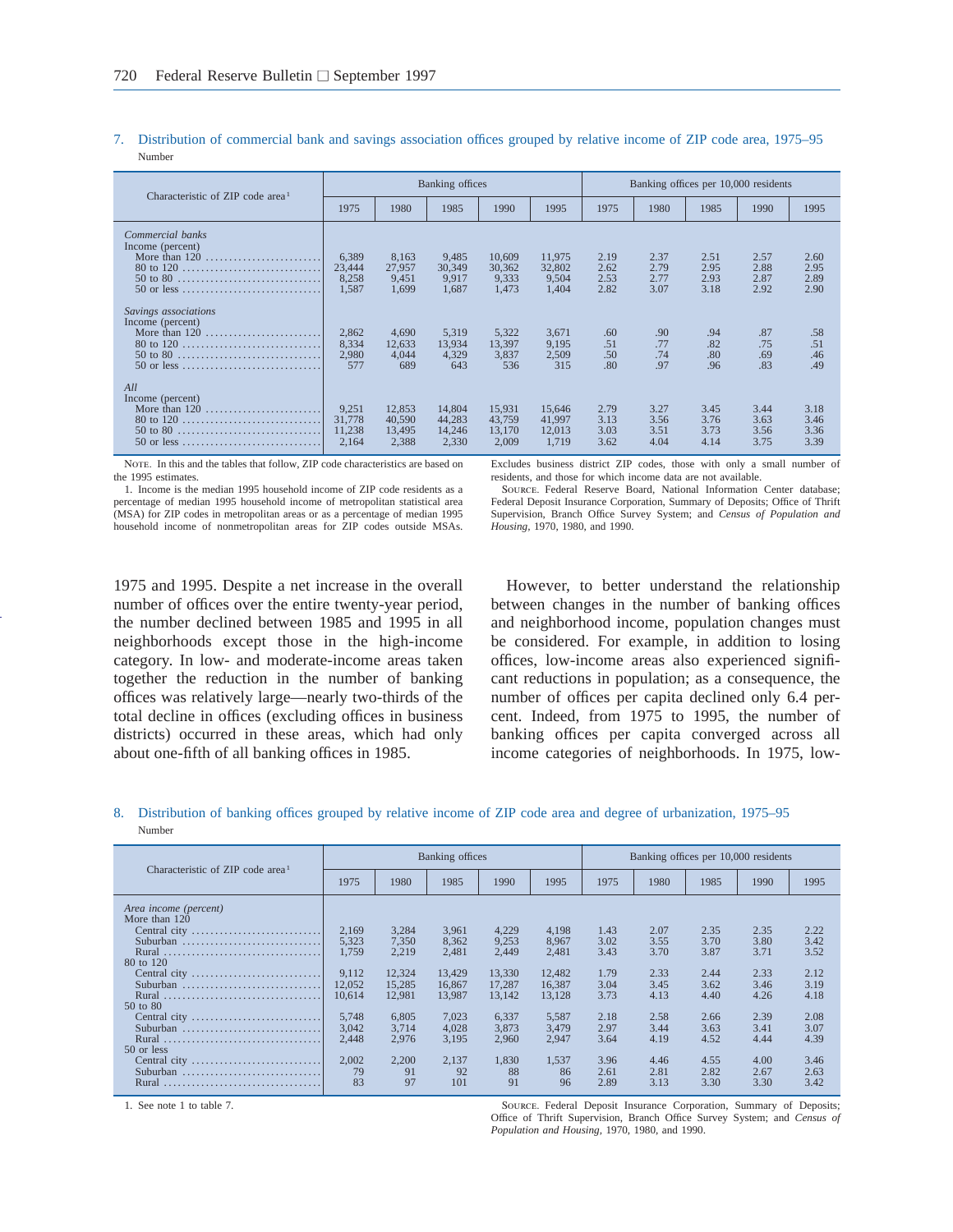income neighborhoods had the largest number of offices per capita; by 1995, there was relatively little difference across income categories (table 7). A similar pattern of convergence holds for both commercial banks and savings associations.

# Changes by Neighborhood Income and Degree of Urbanization

Bank office patterns in relation to neighborhood income are different across central city, suburban, and rural areas. For example, among central city ZIP code areas, those with the lowest incomes have the most banking offices per capita; among suburban ZIP code areas, those with the highest incomes have the most banking offices per capita (table 8). Further, from 1975 to 1995 the number of banking offices increased in all neighborhood income categories within suburban and rural areas. In contrast, among central city areas, only high- and middle-income neighborhoods experienced an increase in the number of banking offices.

The convergence across neighborhood income categories in the number of offices per capita over 1975–95 reflects increases in most neighborhood income categories, a relatively large decline in lowincome central city areas, which in 1975 had had the highest number of offices per capita, and a more modest decline in moderate-income central city neighborhoods. Several explanations for the declines are possible. For example, low- and moderate-income areas may have been disproportionately affected by mergers, acquisitions, and failures. A second possibility is that these areas include relatively high concentrations of businesses and that the high levels of branching and the subsequent sharp decline were concentrated in these business areas.

# Branching Patterns in Low- and Moderate-Income Areas

Another potential explanation for the decline in the number of banking offices in low- and moderateincome areas is that these areas became poorer over time and that as a result banks found offices in these areas less profitable. To examine this proposition, low- and moderate-income ZIP code areas in 1995 were sorted according to their relative income in 1975, allowing us to identify those areas for which relative income increased, decreased, or remained constant.

The data do not show a consistent relationship between changes in neighborhood income and changes in the number of banking offices. Contrary to expectations, areas with low relative incomes in 1975 that had become moderate-income areas by 1995 experienced a reduction both in the number of offices, from 414 to 349, and in offices per capita, from 4.34 to 4.06 (table 9). Further, although the number of offices fell in areas that went from high-, middle-, or moderate-income categories to the lowincome category in 1995, the number of offices per capita increased. The strongest effect was observed among ZIP code areas that had low incomes in both

9. Distribution of banking offices in low-income ZIP code areas, by change in relative income and owner-occupancy rate, 1975–95

#### Number

| Characteristic of ZIP code area <sup>1</sup>                                                                                                                                                  |                                              |                                                | Banking offices                                |                                              |                                            | Banking offices per 10,000 residents         |                                              |                                              |                                              |                                              |
|-----------------------------------------------------------------------------------------------------------------------------------------------------------------------------------------------|----------------------------------------------|------------------------------------------------|------------------------------------------------|----------------------------------------------|--------------------------------------------|----------------------------------------------|----------------------------------------------|----------------------------------------------|----------------------------------------------|----------------------------------------------|
|                                                                                                                                                                                               | 1975                                         | 1980                                           | 1985                                           | 1990                                         | 1995                                       | 1975                                         | 1980                                         | 1985                                         | 1990                                         | 1995                                         |
| Area income in 1995 (percent)<br>50 to 80 percent<br>Change<br>More than 80 in 1975<br>50 to 80 in 1975<br>50 or less in $1975$                                                               | 5.981<br>4,843<br>414                        | 7,344<br>5,727<br>424                          | 7,822<br>5,984<br>440                          | 7.174<br>5,591<br>405                        | 6,654<br>5,010<br>349                      | 3.09<br>2.86<br>4.34                         | 3.61<br>3.30<br>4.72                         | 3.86<br>3.48<br>4.91                         | 3.68<br>3.30<br>4.81                         | 3.51<br>3.09<br>4.06                         |
| 50 percent or less<br>Change<br>More than 50 in 1975<br>50 or less in $1975$<br>Owner occupancy (percent)<br>More than $33$ all areas<br>More than 33 central city<br>33 or less central city | 990<br>1.174<br>553<br>1.611<br>406<br>1.596 | 1.129<br>1,259<br>622<br>1,766<br>453<br>1,747 | 1.094<br>1,236<br>584<br>1.746<br>409<br>1.728 | 955<br>1.054<br>503<br>1.506<br>342<br>1.488 | 869<br>850<br>489<br>1,230<br>323<br>1,214 | 2.65<br>5.28<br>2.07<br>5.27<br>1.17<br>5.38 | 3.00<br>5.80<br>2.31<br>5.88<br>1.40<br>6.02 | 3.08<br>5.95<br>2.38<br>6.02<br>1.36<br>6.17 | 2.94<br>5.14<br>2.29<br>5.30<br>1.20<br>5.43 | 2.84<br>4.34<br>2.35<br>4.50<br>1.21<br>4.60 |

1. See note 1 to table 7. Source. Federal Deposit Insurance Corporation, Summary of Deposits; Office of Thrift Supervision, Branch Office Survey System; and *Census of Population and Housing,* 1970, 1980, and 1990.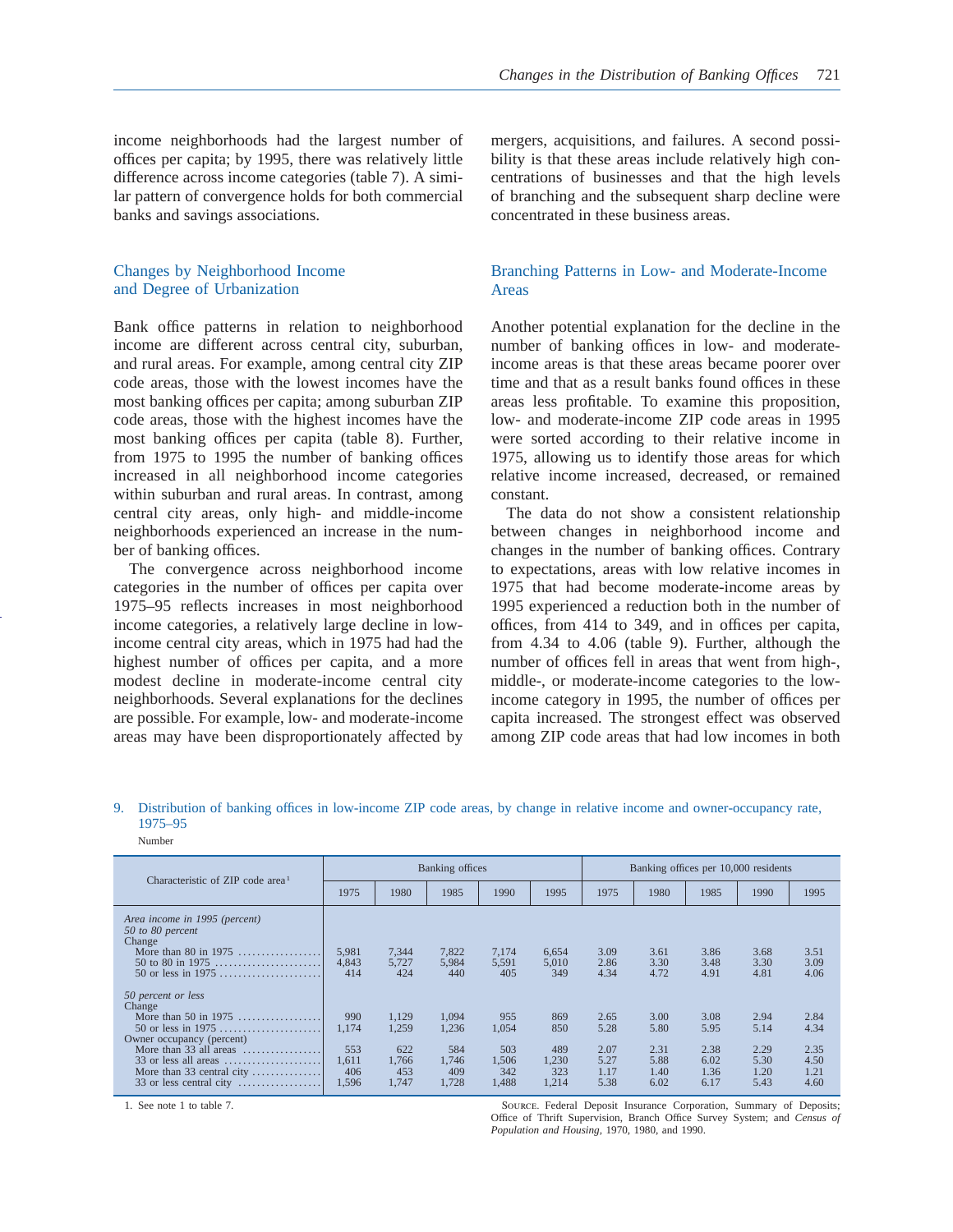1975 and 1995; the number of offices in these persistently low-income areas declined about 28 percent and by nearly one office per 10,000 residents.

Areas that were classified as low-income in both 1975 and 1995, however, still had the largest number of banking offices per capita among all low-income neighborhoods, which is consistent with the premise that at least some of these neighborhoods contain a relatively large number of businesses. To better identify ZIP code areas with relatively high concentrations of businesses, low-income areas were sorted according to the proportion of households in owneroccupied units in 1995. This procedure was based on an assumption that residential areas in close proximity to business districts are likely to have a relatively low proportion of owner-occupied housing. ZIP code areas were identified as having either more or less than the median percentage of owner-occupied housing units for all low-income ZIP code areas, which is 33 percent.

When these areas are differentiated, two distinct patterns emerge. As expected, low-income areas with a low proportion of owner-occupied units had a much larger number of banking offices per capita, and low-income areas with a high proportion of owneroccupied units had a low number. This finding is consistent with the conjecture that some low-income ZIP code areas include business districts, which have more banking offices than more residential areas and more banking offices per capita than middle- and upper-income areas.

Moreover, while the number of offices per capita has declined in low-income areas with low rates of owner occupancy, it has increased slightly in lowincome areas with higher rates of owner occupancy. Thus, nearly all of the general decline in the number of banking offices in low-income areas reflects declines in areas with low rates of owner occupancy.

The patterns related to owner occupancy are even more pronounced when the analysis is restricted to low-income areas in central cities. Within central cities, low-income areas with a high proportion of owner-occupied housing have a very low number of banking offices per capita (about one office per 10,000 residents), and that number has remained relatively constant over the twenty-year period.23

However, in central city low-income areas with a low proportion of owner-occupied housing, the number of banking offices per capita is relatively large, and it has declined in recent years.

## The Effects of Mergers, Acquisitions, and Failures on Banking Office Patterns in Low-Income Areas

A final conjecture we examine is whether the effects of mergers, acquisitions, and failures differed in lowand moderate-income areas from those in middleand upper-income areas. To investigate this proposition, ZIP code areas were sorted according to whether they were low- or moderate-income and then further segmented by merger, acquisition, and failure activity during 1985–95, using the definitions discussed previously. The evidence from this analysis indicates that mergers generally did not have a differential effect on lower income areas (table 10). Among ZIP code areas with high levels of merger activity, the number of offices per capita and trends in the number of offices per capita are similar across neighborhood income classifications. However, if the mergers were only among institutions in the same ZIP code area, some differences are apparent. In this case, the number of offices per capita in low- and moderate-income neighborhoods (those with income of less than 80 percent of the area median) was higher than in other areas in 1975, but over the twenty-year period, the numbers converged primarily because of a decline in low- and moderate-income areas. Grouping ZIP code areas by incidence of failure yields a similar pattern.

## *CONCLUSIONS*

Historically, most banking services have been delivered through banking offices. Recent changes in the structure of the banking industry are believed to have had an important influence on the number and location of banking offices, with potential implications for the availability and accessibility of banking products and services.

Between 1975 and 1995, the number of banking institutions declined sharply, and the number of banking offices increased nearly 29 percent. However, this twenty-year period embodies two different trends. In the first decade, the overall number of banking offices expanded significantly, even as the number of institutions declined slightly. In the second decade, the number of institutions fell sharply while the number of banking offices contracted modestly. In both

<sup>23.</sup> Surveys find that residents of low-income areas use nonbank providers of banking services relatively often. However, users of these services rarely cite a lack of convenient bank offices as a reason for using these nonbank institutions. See Arthur B. Kennickell, Martha Starr-McCluer, and Annika E. Sunden, ''Family Finances in the U.S.: Recent Evidence from the Survey of Consumer Finances,'' *Federal Reserve Bulletin,* vol. 83 (January 1997), pp. 1–24; and John P. Caskey, *Lower Income Americans, Higher Cost Financial Services* (Madison, Wisconsin: Filene Research Institute, 1997).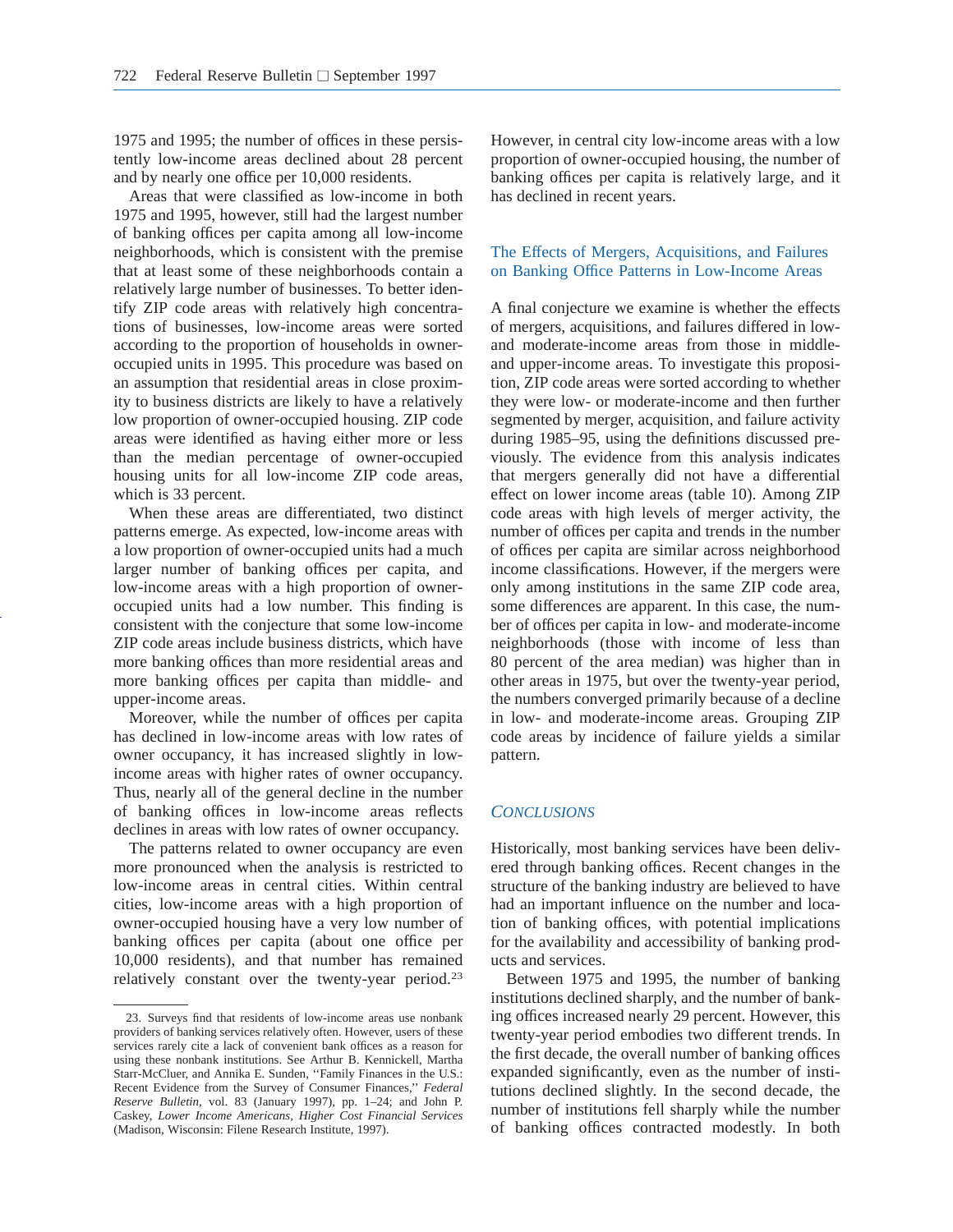| Merger and failure rate and<br>income, by ZIP code area <sup>1</sup>                                                                                     | Banking offices         |                         |                         |                          |                          | Banking offices per 10,000 residents |                      |                      |                      |                      |
|----------------------------------------------------------------------------------------------------------------------------------------------------------|-------------------------|-------------------------|-------------------------|--------------------------|--------------------------|--------------------------------------|----------------------|----------------------|----------------------|----------------------|
|                                                                                                                                                          | 1975                    | 1980                    | 1985                    | 1990                     | 1995                     | 1975                                 | 1980                 | 1985                 | 1990                 | 1995                 |
| High merger rate areas <sup>2</sup><br>More than 80 percent $\dots\dots\dots\dots\dots\dots\dots$<br>High merger rate in $ZIP^2$<br>More than 80 percent | 7,096<br>1,891<br>2,280 | 9,073<br>2,187<br>2,994 | 9.794<br>2,240<br>3,235 | 10.096<br>2,078<br>3,280 | 10.207<br>1,945<br>3.172 | 3.70<br>3.67<br>3.71                 | 4.29<br>4.21<br>4.50 | 4.50<br>4.46<br>4.68 | 4.30<br>4.25<br>4.38 | 4.10<br>3.97<br>3.96 |
| High failure rate areas <sup>2</sup>                                                                                                                     | 775<br>22,081<br>7,830  | 857<br>29,772<br>9.408  | 888<br>33,875<br>10,075 | 798<br>33,417<br>9,065   | 719<br>30,615<br>7.749   | 4.68<br>3.59<br>3.96                 | 4.98<br>4.42<br>4.71 | 5.42<br>4.82<br>5.08 | 4.81<br>4.48<br>4.53 | 3.96<br>3.95<br>3.89 |
| All areas<br>More than 80 percent $\dots \dots \dots \dots \dots \dots$                                                                                  | 41,029<br>13,402        | 53,443<br>15,883        | 59,087<br>16.576        | 59,690<br>15.179         | 57.643<br>13.732         | 3.05<br>3.10                         | 3.49<br>3.57         | 3.69<br>3.78         | 3.58<br>3.58         | 3.39<br>3.36         |

10. Distribution of banking offices, by merger or failure rate and relative income of ZIP code area, 1975–95 Number

1. See note 1 to table 7.

2. ZIP codes where more (or fewer) than 10 percent of all banking offices were acquired by another institution during the 1985–95 period were classified as having a ''high'' (''low'') merger rate. A similar classification was made based on the proportion of offices acquired by another institution with an office in the same ZIP code. For failure rates, ZIP codes containing one or more offices

decades the experiences of commercial banks and savings associations differed markedly, particularly from 1985 to 1995, when the number of savings association offices plummeted while the number of commercial bank offices increased somewhat.

These broad trends in the number and location of banking offices have been associated with changes in various factors, including population shifts, branching deregulation, and mergers, acquisitions, and failures. Population growth and relaxation of legal restrictions on branching are positively associated with increased branching activity over the twenty years. Areas that experienced the highest rates of population growth increased their share of banking offices, whereas those with the lowest growth experienced a decline of similar magnitude. Also, the largest increases in the number of offices per capita occurred in states that either eliminated or substantially eased legal restrictions on branching during the period.

Mergers, acquisitions, and failures were associated with the decline in the absolute number and per capita number of banking offices between 1985 and 1995. Overall patterns appear to be primarily a result of the net effect of mergers, acquisitions, and failures of savings associations. Moreover, mergers, acquisitions, and failures have taken place disproportionately in ZIP code areas that had higher numbers of banking offices per capita. On the whole, this evidence is consistent with the view that consolidation has been a response to excess capacity. Competition may also play a role, but a more detailed market-by-market analysis is required to draw firm conclusions.

of an institution that failed during the 1985–95 period were classified as ''high;'' ZIP codes containing no offices of a failed institution were classified as ''low.'' Source. Federal Reserve Board, National Information Center database; Federal Deposit Insurance Corporation, Summary of Deposits; Office of Thrift Supervision, *Goings and Gainings* and Branch Office Survey System; and *Census of Population and Housing,* 1970, 1980, and 1990.

While this evidence provides plausible explanations for the contractions observed in banking between 1985 and 1995, none of it appears to explain the steep increase in banking offices during 1975–85. Perhaps the most significant factor during the 1975–85 period was the effect of nonprice competition among banking institutions. Legal restrictions on the interest rates that institutions could pay on deposit accounts, along with the high interest rates in the late 1970s and early 1980s, provided strong incentives for institutions to compete on the basis of convenience and service rather than price, which may have induced the establishment of many new offices.

We also examined the relationship between neighborhood income and the number and changes over time in the number of banking offices. There has been a steady convergence over the 1975–95 period in the number of banking offices per capita across neighborhood income categories, so that as of 1995, the numbers for all income categories were roughly equal. The convergence reflects initially large numbers of offices per capita in low-income areas relative to other areas, declines in the number of offices per capita in these same areas, and increases in the number per capita in other areas.

The data indicate that there are two types of lowincome areas, particularly in central cities. One type includes a small proportion of owner-occupied units and a relatively large number of banking offices per capita, which suggests that these areas may have relatively high concentrations of businesses. The second type of low-income area has a high proportion of owner-occupied housing and few banking offices per capita, although this number has remained fairly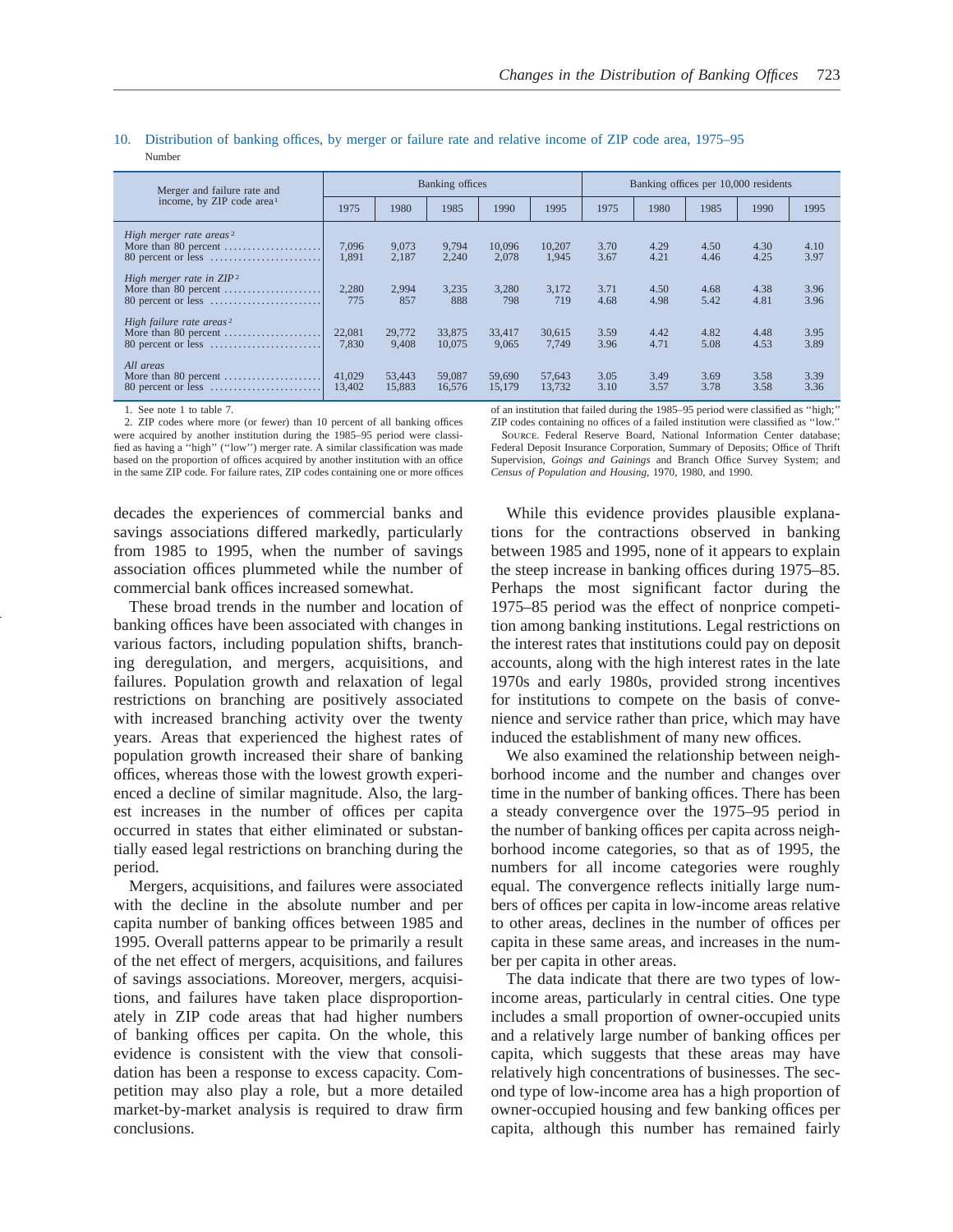steady over the twenty-year period. Nearly all the overall decline in the number of banking offices in low-income areas occurred in the first category.

On balance, there is little evidence to suggest that mergers in general have more strongly affected the number of banking offices in low- and moderateincome areas than in other areas. However, mergers involving institutions operating offices in the same ZIP code area have been associated with a relatively larger decline in the number of offices per 10,000 residents in low- and moderate-income areas, though these areas also had higher levels of banking offices than other areas at the beginning of the twenty-year sample period.

Finally, the broad distributional patterns of bank offices found in this analysis do not necessarily describe the circumstances in any given neighborhood or local market. Moreover, the effects of changes in office locations must be interpreted in light of local conditions. Indeed, the regulatory agencies that enforce the nation's antitrust laws and the CRA consider much more information at a far greater level of detail than is presented in this article.

from the annual Summary of Deposits filings required of all U.S. commercial banks and Branch Office Survey System filings required of all savings associations for the years 1975, 1980, 1985, 1990, and 1995. These addresses were reported as of June 30 for each year except for savings and loan associations that reported as of September 30 in 1975 and 1980. The office list includes all locations qualifying as separate institution offices under federal guidelines but excludes some ''drive-ins'' and most standalone ATMs.24 Reporting institutions include all federally insured commercial banks, savings and loan associations, cooperative banks, and mutual savings banks, as defined by the Federal Reserve Board's National Information Center database. The office totals reported in this article will differ slightly from those reported elsewhere because of different agency definitions of federally insured institutions and because of some limited data cleaning required for the analysis. Some offices were removed that were double-reported to different agencies, and some offices were added for a few institutions that did not submit a Summary of Deposits or Branch Office Survey System filing.

# *APPENDIX: CONSTRUCTION OF THE DATABASE*

The basic data on office location were compiled as follows. Addresses of bank offices were extracted

24. Supermarket offices are included under this definition if they are staffed by bank personnel. While proliferating recently, these types of offices were relatively rare before 1995.

|                                              | Number of      | Average              | Average number | Distribution of offices in ZIP code areas |                         |                            |  |
|----------------------------------------------|----------------|----------------------|----------------|-------------------------------------------|-------------------------|----------------------------|--|
| Characteristic of ZIP code area <sup>1</sup> | ZIP code areas | population           | of offices     | No offices                                | One to three<br>offices | More than<br>three offices |  |
| Area income (percent) <sup>2</sup>           |                |                      |                |                                           |                         |                            |  |
| More than 120                                |                |                      |                |                                           |                         |                            |  |
| Central city                                 | 928            | 17.256               | 4.52           | 34.9                                      | 22.6                    | 42.5                       |  |
| Suburban                                     | 1.818          | 15,993               | 4.93           | 7.1                                       | 43.7                    | 49.2                       |  |
| Rural                                        | 1,334          | 5,581                | 1.86           | 29.1                                      | 57.0                    | 13.9                       |  |
| 80 to 120                                    |                |                      |                |                                           |                         |                            |  |
|                                              | 2,292          | 22,539               | 5.45           | 28.7                                      | 18.7                    | 52.6                       |  |
|                                              | 4,296          | 13.633               | 3.81           | 11.1                                      | 52.0                    | 36.9                       |  |
| Rural                                        | 5,798          | 5.955                | 2.26           | 21.9                                      | 59.0                    | 19.1                       |  |
| $50$ to $80$                                 |                |                      |                |                                           |                         |                            |  |
| Central city                                 | 1,157          | 25,750               | 4.83           | 19.4                                      | 31.1                    | 49.5                       |  |
|                                              | 1.068          | 13,058               | 3.26           | 15.7                                      | 52.0                    | 32.3                       |  |
| Rural                                        | 1,715          | 4.317                | 1.72           | 24.0                                      | 63.9                    | 12.1                       |  |
| $50$ or less                                 |                |                      |                |                                           |                         |                            |  |
| Central city                                 | 365            | 21.191               | 4.21           | 18.9                                      | 41.6                    | 39.5                       |  |
|                                              | 37             | 11,054               | 2.32           | 18.9                                      | 64.9                    | 16.2                       |  |
| Rural                                        | 121            | 3.384                | .79            | 44.6                                      | 52.9                    | 2.5                        |  |
| Business district                            |                |                      |                |                                           |                         |                            |  |
|                                              | 296            | $\sim$ $\sim$ $\sim$ | 5.88           | 24.3                                      | 33.8                    | 41.9                       |  |
| Suburban                                     | 682            | .                    | 1.10           | 17.9                                      | 79.0                    | 3.1                        |  |
|                                              | 2,310          | $\cdots$             | .95            | 13.6                                      | 86.1                    | $\mathcal{A}$              |  |
|                                              |                |                      |                |                                           |                         |                            |  |
|                                              | 24,217         | 12,278               | 3.14           | 19.4                                      | 52.5                    | 28.1                       |  |

#### A.1. Number and characteristics of ZIP code areas by relative income of ZIP code and degree of urbanization, 1995

1. ZIP code characteristics are based on the 1995 estimates.

2. Income is median 1995 household income of ZIP code residents as a percentage of median 1995 household income of metropolitan statistical area (MSA) for ZIP codes in metropolitan areas or as a percentage of median 1995 household income of nonmetropolitan areas for ZIP codes outside MSAs. Business district ZIP codes include those with a small number of residents, those in central business districts, or those for which income data are not available. Source. Federal Deposit Insurance Corporation, Summary of Deposits; Office of Thrift Supervision, Branch Office Survey System; and *Census of Population and Housing,* 1970, 1980, and 1990.